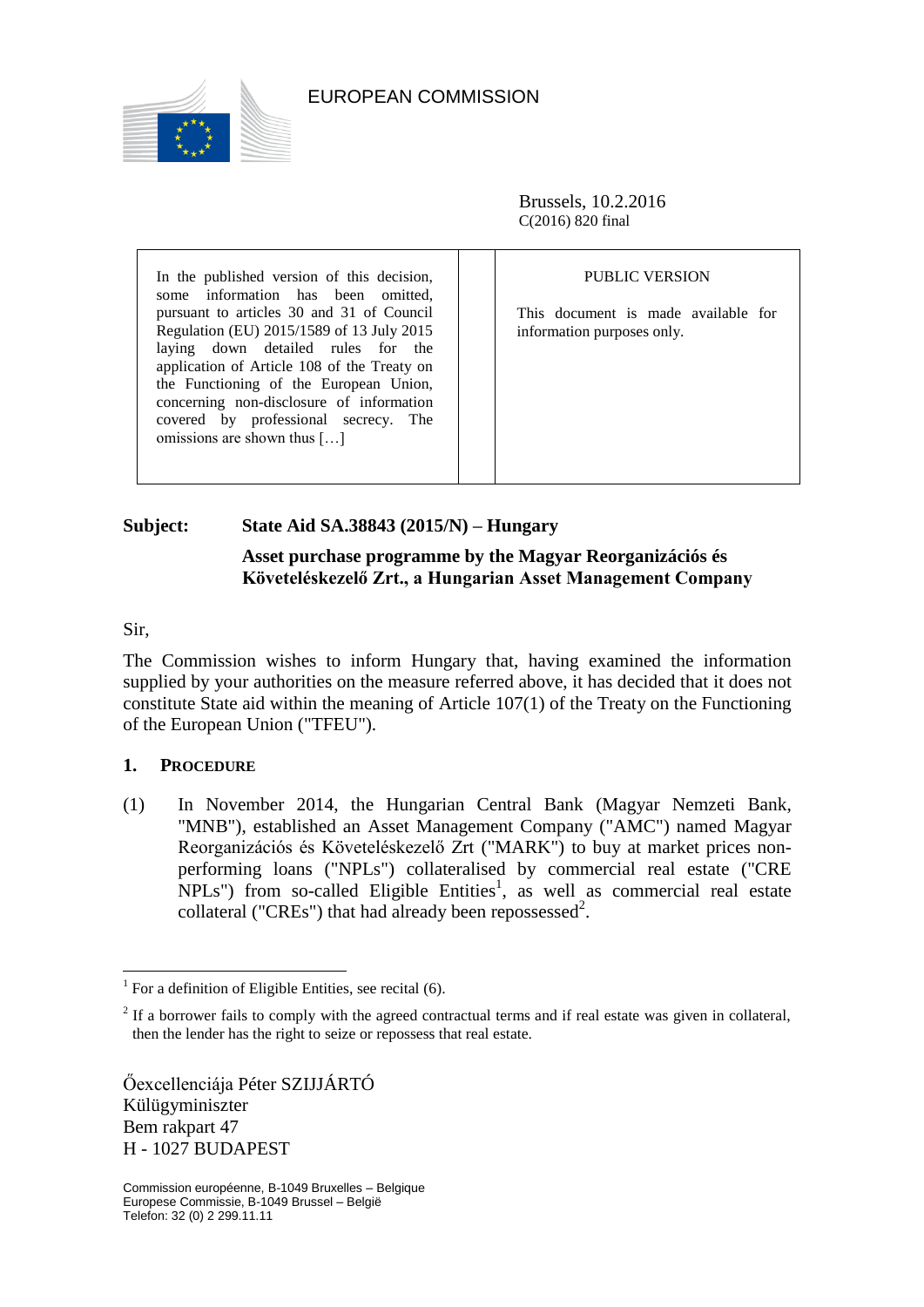- (2) In order to get comfort that the portfolio selection methods and the pricing models to be used by MARK would indeed lead to market prices, in 2015 the Hungarian authorities entered into pre-notification contacts with the Commission. The first version of the valuation methodologies and valuation manual were submitted by the Hungarian authorities in June 2015. They subsequently refined those valuation methodologies several times to come to a final version in January 2016. Following those pre-notification contacts, the Hungarian authorities officially notified MARK's portfolio selection and pricing methodology for reasons of legal certainty on 19 January 2016, requesting the Commission to ascertain that the pricing models were in line with market conditions.
- (3) The Hungarian authorities have undertaken that MARK will not make any acquisition before the Commission's approval.
- (4) By letter dated 2 February 2016, Hungary agreed to waive its rights deriving from Article 342 of the Treaty on the Functioning of the European Union ("TFEU") in conjunction with Article 3 of Regulation 1/1958 and to have the present decision adopted and notified in English.

## **2. DESCRIPTION OF THE MEASURE**

## **2.1. Description of MARK**

- (5) The MNB established MARK in November 2014 with equity of HUF 21.7 billion<sup>3</sup> and indicated that it would also fund MARK by providing a loan of HUF 300 billion<sup>4</sup> on arm's length terms. At a later stage, MARK's equity might be opened up to private investors and its future funding might also come from third parties. MARK has a ten-year mandate which runs until end 2024.
- <span id="page-1-0"></span>(6) MARK will purchase, at market prices, CRE NPLs and repossessed CREs from Eligible Entities. Eligible Entities are solvent financial institutions<sup>5</sup> or their subsidiaries that are active in Hungary and that are either registered in Hungary or in the European Economic Area.
- (7) The binding arrangements for the asset purchases will be concluded in the 15 months following the adoption of this Decision. All the acquired NPLs will be collateralised and the underlying CREs can be subdivided in the following subclasses of assets: offices, industrial, retail, hotels and land plots.
- (8) MARK is a voluntary scheme. Eligible Entities will decide autonomously whether or not to sell their assets. From preliminary contacts with Eligible Entities, MARK understands that some five to seven Eligible Entities would be interested. If an entity meets the definition of an Eligible Entity, MARK cannot reject an Eligible Entity's application for participation in MARK's asset purchasing programme.

 $3$  Approximately EUR 69.7 million using the exchange rate of 311.3 HUF per EUR of 21 October 2015.

<sup>&</sup>lt;sup>4</sup> Approximately EUR 963.7 million using the exchange rate of 311.3 HUF per EUR of 21 October 2015.

<sup>&</sup>lt;sup>5</sup> As defined in Section 7 of Act CCXXXVII of 2013 on Credit Institutions and Financial Enterprises [\(https://www.mnb.hu/en/supervision/regulation/supervisory-disclosure/rules-and-guidance\)](https://www.mnb.hu/en/supervision/regulation/supervisory-disclosure/rules-and-guidance).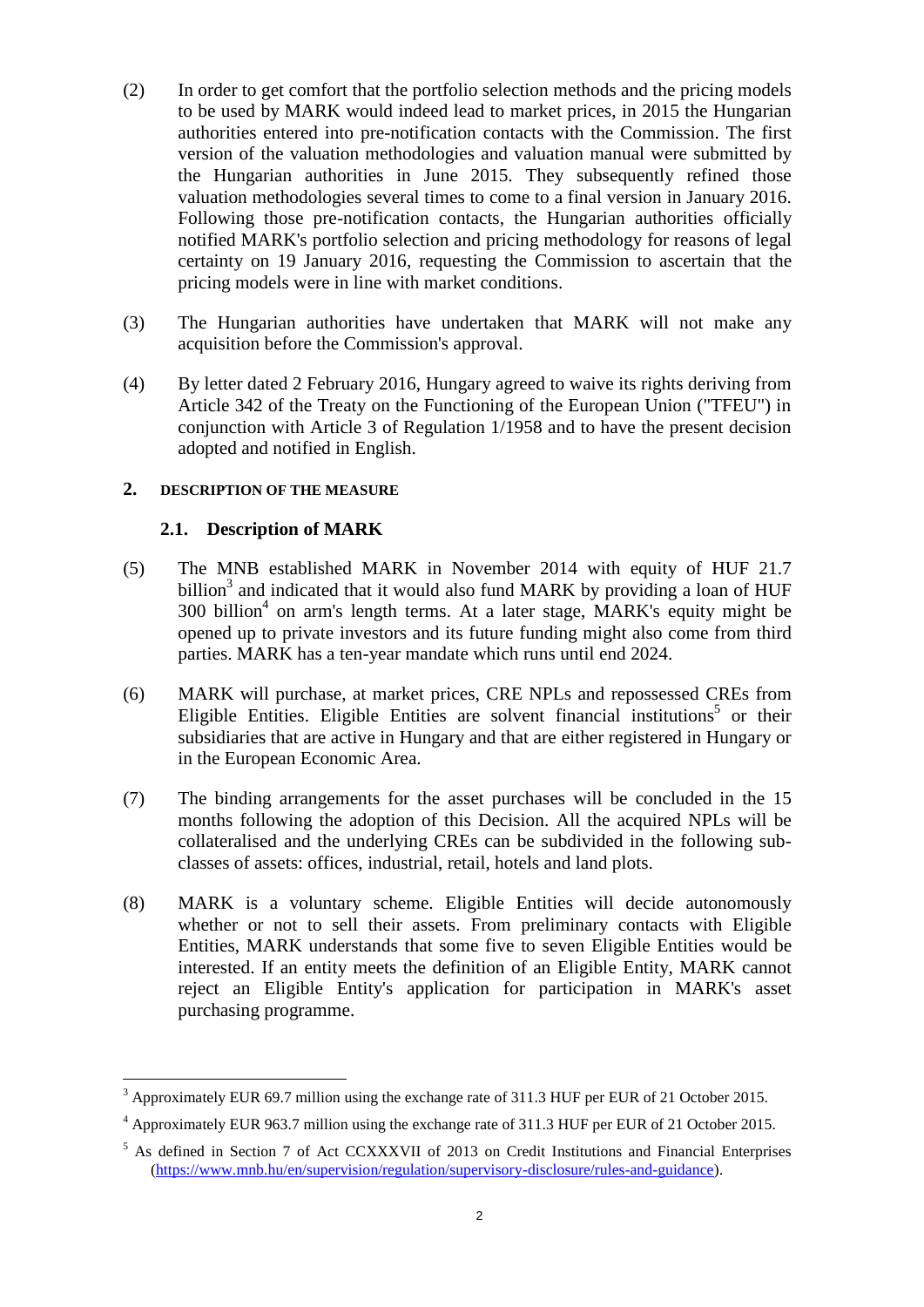- (9) MARK aims to acquire approximately HUF 300 billion worth of assets (based on the purchase price). If the interest of Eligible Entities would exceed that amount, the MNB can approve additional funding.
- <span id="page-2-0"></span>(10) When managing the acquired assets, MARK will maximise their value.
- (11) In relation to NPLs, MARK may:
	- (a) restructure the NPL;
	- (b) acquire the real estate collateral from the borrower through an agreement with the borrower (referred to as "enforcement") or;
	- (c) acquire the real estate asset through a liquidation process.
- (12) Sales of purchased NPLs are expected to start in 2017 and all purchased NPLs are expected to be sold by the end of 2024. If NPLs will be sold, MARK will do so via open, transparent and non-discriminatory processes with a view to maximise the sale price.
- (13) In relation to the repossessed CREs, in July 2015 MARK set up a wholly-owned subsidiary, MARK Ingatlan Zrt. ("MARK Ingatlan") to carry out the real estate management and trading activities. When selling CREs, MARK Ingatlan will use open, transparent and non-discriminatory processes with a view to maximise the sale price. MARK also intends to sell all the shares in MARK Ingatlan to private investors or float all the shares of MARK Ingatlan on a stock exchange by the end of 2024.
- (14) If by the end of 2024, MARK still holds any purchased assets and MARK is still owned by the MNB, MARK will within 12 months either sell all its remaining assets and be wound down, or be privatised $6$ .

#### **2.2. Eligible Assets**

- (15) MARK can only purchase assets ("Eligible Assets") that fulfil each of the following criteria:
	- (i) The asset must be owned by an Eligible Entity;
	- (ii) If the asset is a repossessed CRE:
		- (a) It must have been repossessed through commercial finance activities;
		- (b) its market value must be at least HUF 200 million<sup>7</sup>; and
		- (c) it must be located in Hungary;
	- (iii) If the asset is an NPL:

 $6$  The MNB will sell all of its remaining shares in MARK to one or more private investors.

 $^7$  Approximately EUR 0.6 million using the exchange rate of 311.3 HUF/EUR of 21 October 2015.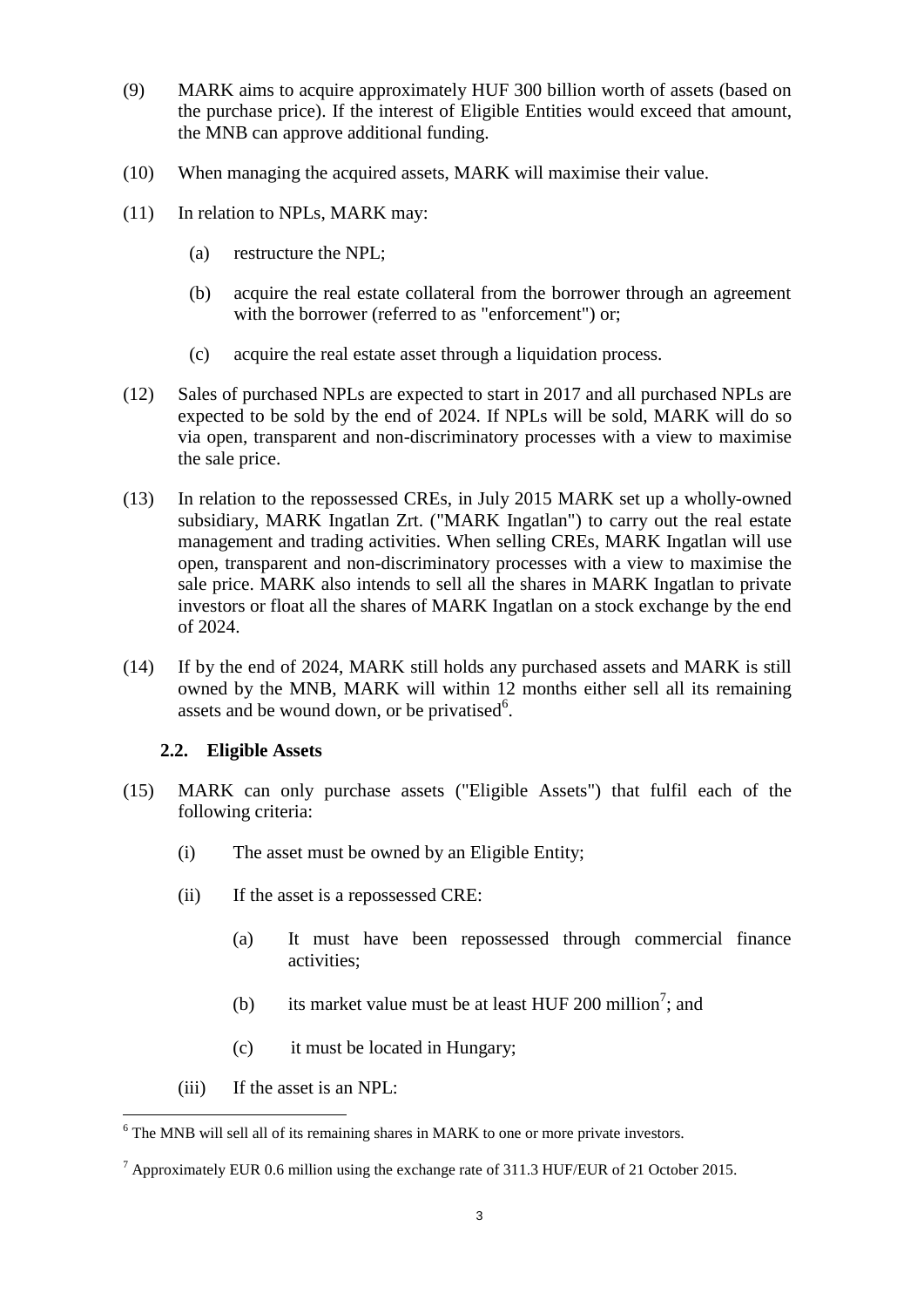- (a) At least 80% of the collateral value of the NPL must be derived from commercial real estate in Hungary and consist of either offices, hotels, retail projects, industrial projects or land plots for the commercial real estate development;
- (b) The obligor must be in default within the meaning of Article 178 of Regulation (EU) No 575/2013 on prudential requirements for credit institutions and investment firms ${}^{8}$ ;
- (c) The total claim (gross outstanding amount) against a single debtor must be at least HUF 500 million<sup>9</sup>; and
- (d) The debtor must be a company or a private entrepreneur, but it can be under liquidation or bankruptcy. If the debtor has more than one debt with the selling Eligible Entity and there is cross collateralisation among the debts or among the debts of the debtor and its related parties, then all the debts of the debtor group linked through that collateralization become eligible.
- (16) An asset will not be eligible for purchase by MARK if:
	- (a) The asset is not (or in the case of a NPL, it is not collateralised by) an office, a hotel, a retail project, an industrial project or a land plot for commercial real estate development; <sup>10</sup>
	- (b) The debtor in the case of an NPL is a church or political party;
	- (c) The ownership of the real estate is related to any business activity of the selling Eligible Entity (such as its branch or head office building) (in the case of real estate and NPL purchases);
	- (d) The asset is a syndicated loan, in the sense that the Eligible Entity only has a joint or partial claim on the syndicated loan exposure.

## **2.3. Description of the asset purchase process by MARK**

(17) MARK will publicly announce the start of its asset purchasing programme through a press conference and in Hungarian newspapers, such that all Eligible Entities will be aware of the start of that programme<sup>11</sup>. From that moment on, all Eligible Entities will be able to apply for participation on a voluntary basis. Each Eligible Entity will be allowed to offer its full list of Eligible Assets within three

 $\overline{a}$ <sup>8</sup> Regulation (EU) No 575/2013 of the European Parliament and of the Council of 26 June 2013 on prudential requirements for credit institutions and investment firms and amending Regulation (EU) No 648/2012, OJ L 176, 27.6.2013, p. 1.

 $9$  Approximately EUR 1.6 million using the exchange rate of 311.3 HUF/EUR of 21 October 2015.

 $10$  The asset or the collateral underlying an NPL should also not be agricultural land.

<sup>11</sup> MARK may also contact Eligible Entities directly to notify them of the publicly announced asset purchasing programme.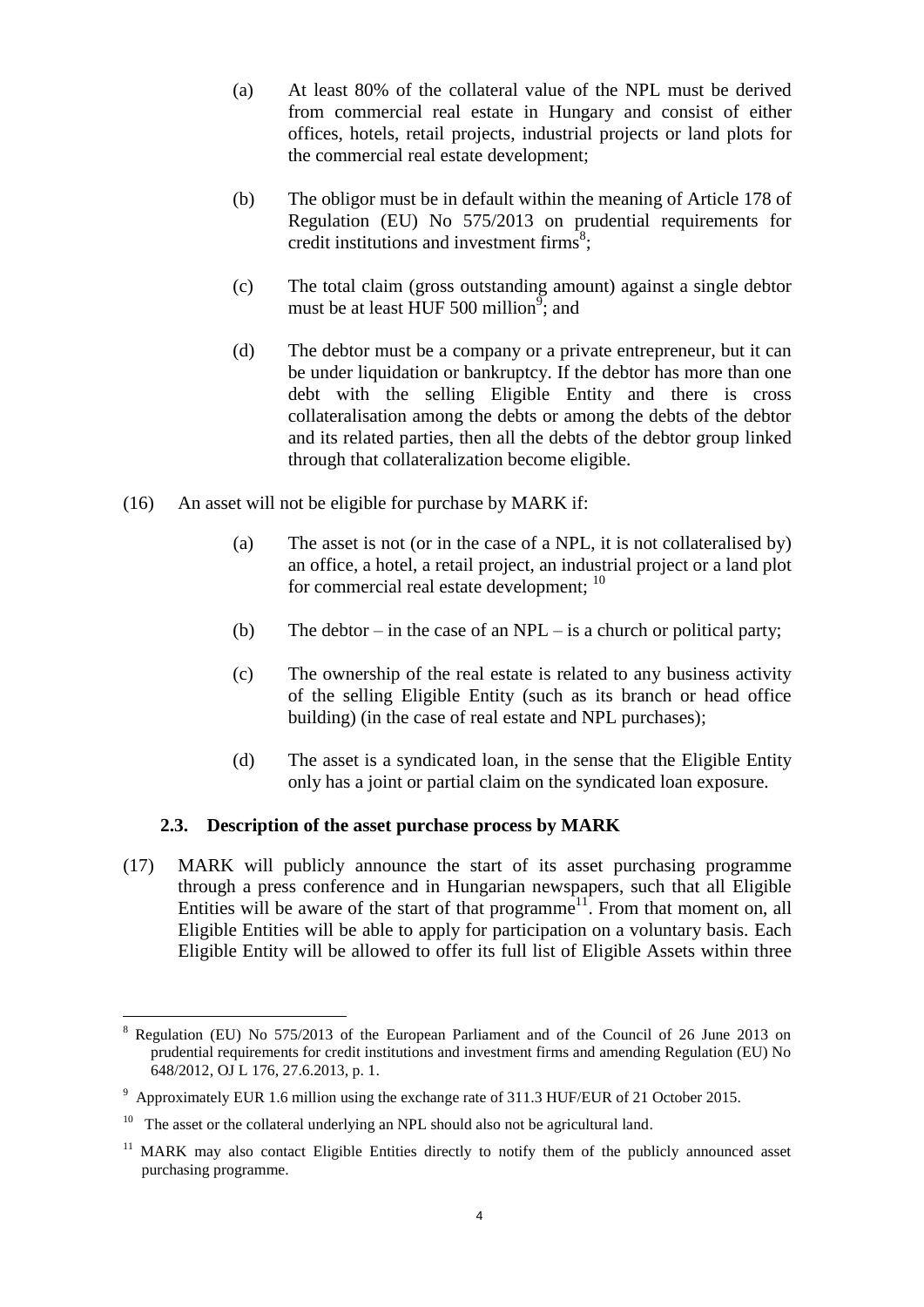months of the start of MARK's asset purchasing programme, in accordance with the process outlined in section 2.3.1.

(18) Each Eligible Entity<sup>12</sup> that applies for participation in the programme must provide MARK with a list of all of the Eligible Assets it holds at the date of the application ("Eligible Assets List"). The Eligible Entity may anonymise the borrower names in the list but the list must describe the type of asset (repossessed CRE or CRE NPL) and the current gross outstanding amount of each asset.

*2.3.1. Portfolio selection process*

- (19) Since MARK does not […] conduct its pricing process for all Eligible Assets at exactly the same time, MARK has decided that it will divide the Eligible Asset Lists into smaller and more workable portfolios.
- (20) As soon as the Eligible Asset List has been finalised by the relevant Eligible Entity and offered to MARK, MARK will start to select - per participating Eligible Entity - a first portfolio from the Eligible Assets List in question.
- (21) Each participating Eligible Entity will be allowed to offer its first portfolio within three months after the start of MARK's asset purchasing programme.
- (22) Each Eligible Entity will only be allowed to offer its second selected portfolio once MARK has completed the pricing process for the first portfolios of all the participating Eligible Entities. In other words, the portfolio selection process will be organised in "rounds". The same approach will be followed for all subsequent portfolios. For example, each participating Eligible Entity will only be allowed to offer its third portfolio once MARK has completed the process for the second portfolios of all of the participating Eligible Entities and so on.
- (23) In each round, MARK will conduct the pricing process for the portfolios offered in that round in the order in which the portfolios were offered. In each round, MARK will conduct the pricing process in parallel for as many portfolios as possible, based on its operational capacity.
- (24) The criteria determining the size of each portfolio are:
	- (i) A minimum accumulated gross outstanding amount of HUF 50 billion of Eligible Assets;
	- (ii) A minimum of 15 items of commercial real estate related to the Eligible Assets (in the case of NPLs, that requirement relates to the underlying real estate); and
	- (iii) The gross outstanding amount of a single Eligible Asset in the portfolio cannot be more than 50% of the gross outstanding amount of the portfolio.

 $12$  Each banking group that is prudentially supervised at holding level will be considered a single Eligible Entity and must thus offer its eligible portfolio for the initial selection process as a whole.

[…] Covered by the obligation of professional secrecy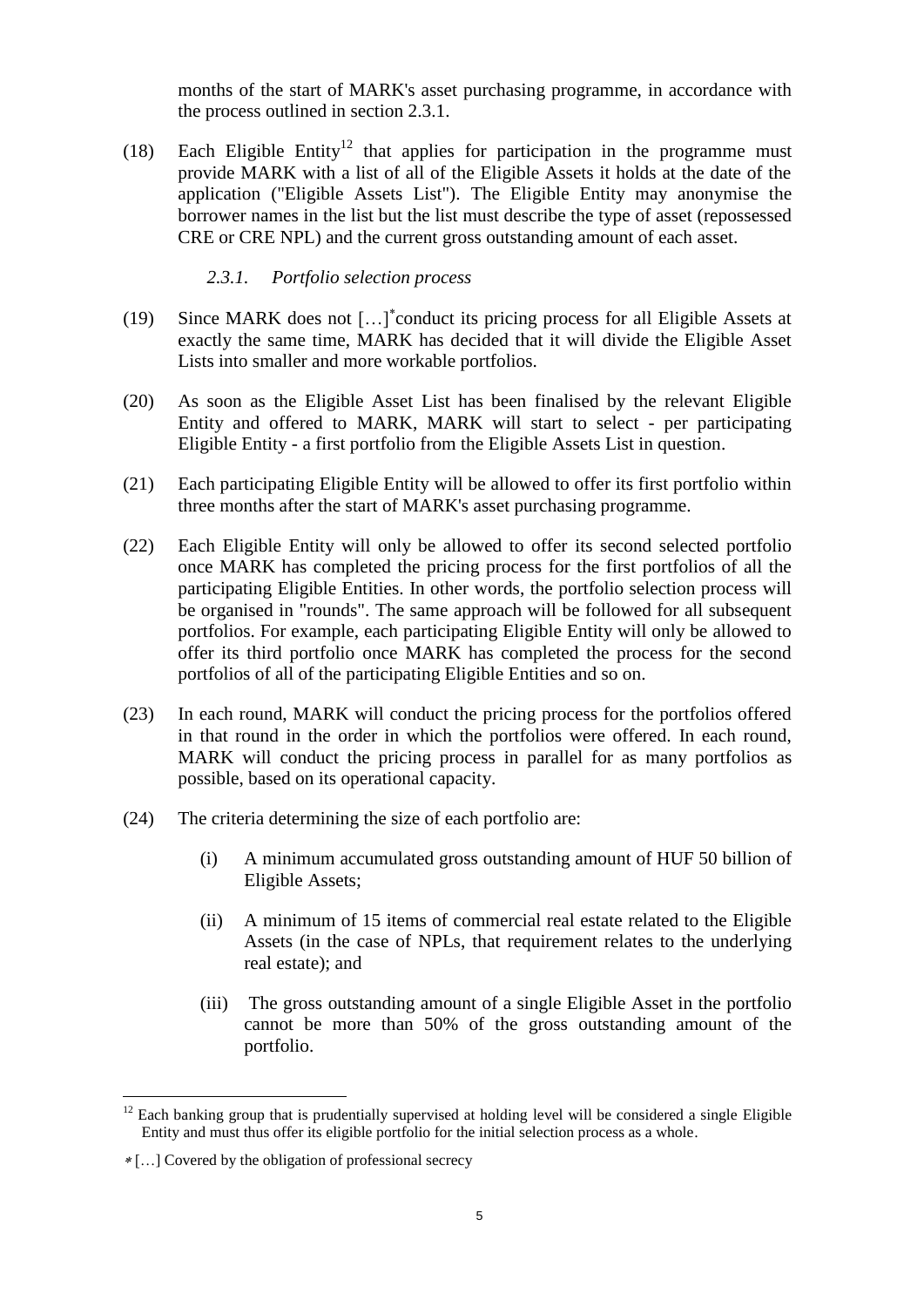- (25) The composition of each portfolio will be determined by a random selection process based on the Eligible Assets List of each participating Eligible Entity. Each Eligible Asset on each Eligible Assets List will have a serial number and an Excel-based methodology will randomly generate serial numbers which will be included in the portfolio. That selection process will continue until the sum of the gross outstanding amount of the selected portfolio exceeds HUF 50 billion, the number of real estate assets related to the Eligible Assets in the portfolio exceeds 15 and the gross outstanding amount of any single Eligible Asset in the portfolio is not higher than 50% of the gross outstanding amount of the portfolio.
- (26) Once a portfolio has been selected, MARK will price that portfolio based on the methodology outlined in section 2.4. As it is a voluntary process, the price must be acceptable to the selling Eligible Entity. If the selling Eligible Entity does not wish to sell the selected portfolio, it is indeed not obliged to do so, but all the serial numbers of that portfolio will be excluded from any future portfolio selections. In other words, if a participating Eligible Entity has other Eligible Assets to be sold, the already offered serial numbers will be excluded from that Eligible Entity's Eligible Assets List from which the Excel-based methodology will select a new portfolio. No serial number can appear in more than one portfolio.
- (27) The portfolio selection process will be performed under the supervision of an independent auditor.

#### *2.3.2. Pre-screening*

- (28) Once the participating Eligible Entity has confirmed that it wishes to proceed with the selected portfolio, MARK and the participating Eligible Entity will enter into a confidentiality agreement. The participating Eligible Entity must then provide MARK with data about each Eligible Asset in the portfolio in the form requested by MARK ("Data Tape").
- (29) MARK will assess the data of the Data Tape and if it wishes to proceed, it will provide the participating Eligible Entity with written notice that it is willing to continue with the sale process in relation to the offered portfolio, and will request that the Eligible Entity establishes a data room. The participating Eligible Entity and MARK will then enter into a Cooperation Agreement outlining the terms and conditions of the purchase process.

## *2.3.3. Due diligence*

(30) Following the pre-screening process, the participating Eligible Entity will establish a data room that contains the portfolio documentation requested by MARK. After the opening of the data room, the participating Eligible Entity will be obliged under the Cooperation Agreement to inform MARK about any changes in relation to the portfolio and the content of the data room. MARK will commence due diligence on the portfolio after it receives notice from the participating Eligible Entity that the data room has opened. A sale or transfer by the Eligible Entity to a third party of any of the randomly selected assets after being notified by MARK will be deemed equivalent to a refusal to sell the portfolio. In such an event, MARK will move on to the next Eligible Entity in that round. Concretely, where MARK selects a portfolio through the random process in any round and an asset in that particular portfolio no longer exists in the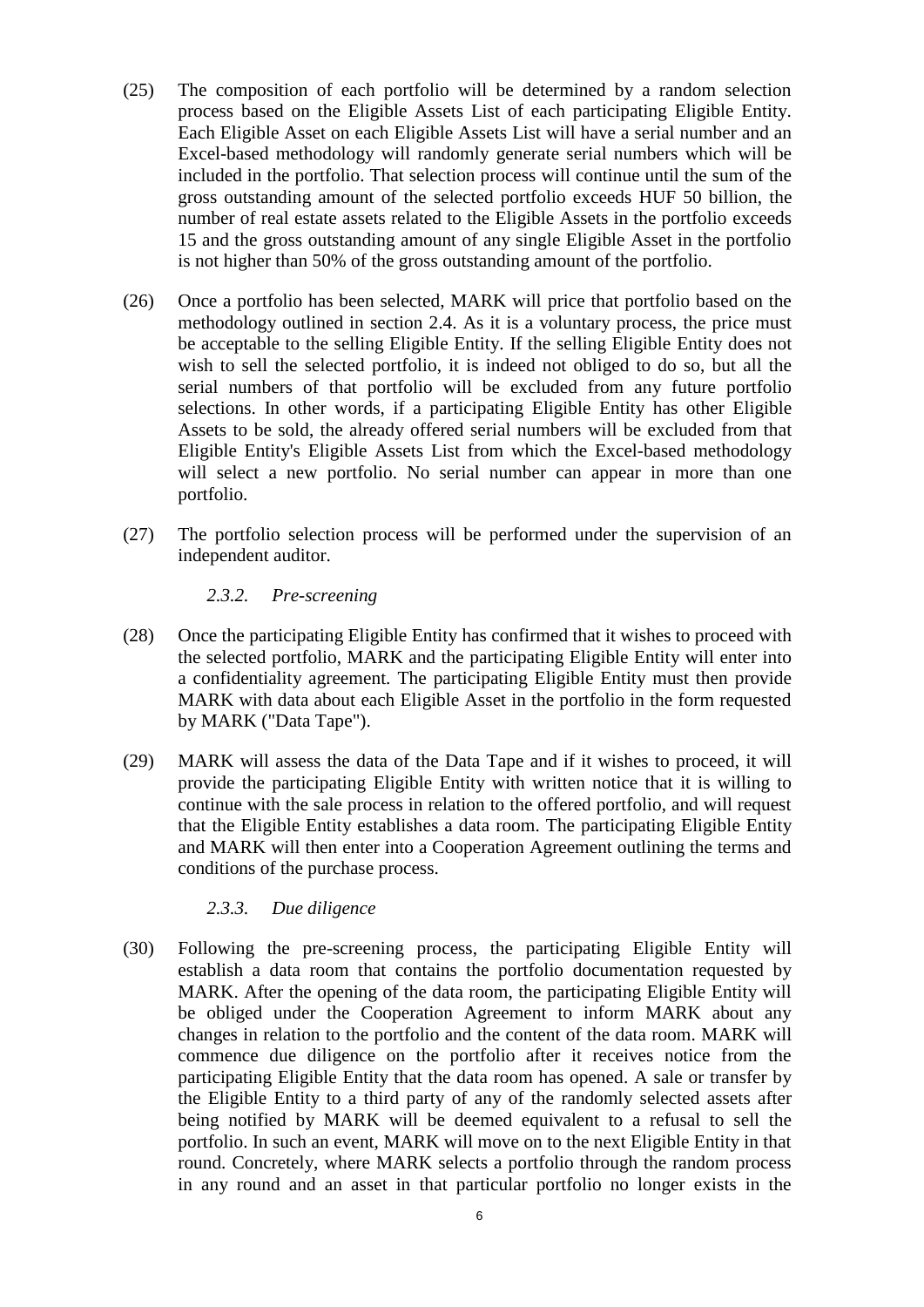portfolio of the Eligible Entity because it has been sold or transferred, it will be equivalent to a refusal to sell and MARK will move on to the next Eligible Entity in that round.

## *2.3.4. Indicative and final offer*

- $(31)$   $[...]$
- (32) MARK and the participating Eligible Entity will then negotiate, and MARK may amend the indicative offer, provided the price for the portfolio does not exceed the maximum price determined in accordance with its pricing methodology (discussed in section 2.4).
- (33) If the indicative offer is accepted, MARK will carry out a second due diligence based on the information in the updated data room, to verify whether significant changes have taken place since the first due diligence that would cause deviation from MARK's indicative offer. Based on the result of that second due diligence, MARK will decide whether to purchase the portfolio in accordance with the previously accepted indicative offer or whether it is necessary to change any term or condition.
- (34) Once the transaction documents are signed and any conditions in the documents are fulfilled, MARK will acquire all Eligible Assets in the portfolio.

## **2.4. Description of MARK's pricing methodology**

- (35) MARK has developed a detailed pricing methodology which allows the market value<sup>13</sup> of a portfolio of Eligible Assets to be determined.
- (36) MARK will use its pricing methodology to determine a theoretical […] price for each Eligible Asset in the selected portfolio. […]
- $(37)$   $[...]$
- <span id="page-6-0"></span>(38) MARK's pricing methodology for the valuation of each Eligible Asset can in essence be subdivided in two stages:
	- (a) The first stage is the valuation of the CRE related to the Eligible Asset. In case of NPLs, the CRE is the underlying real estate collateral. In case of repossessed CRE, it is the CRE itself. The methodologies to value the CRE are briefly discussed in recitals (45) to [\(58\).](#page-10-0)
	- (b) The CRE valuation is then used as input for the valuation of the Eligible Asset. The methodology mainly consists in applying discounts to the real estate valuation, depending on the characteristics of the Eligible Assets. That methodology is briefly discussed in recitals (59) to (65).

<sup>&</sup>lt;sup>13</sup> The amount that a willing buyer would pay to a willing seller in an arm's length transaction after proper marketing (where appropriate) and where both parties act knowledgeably, prudently and without compulsion.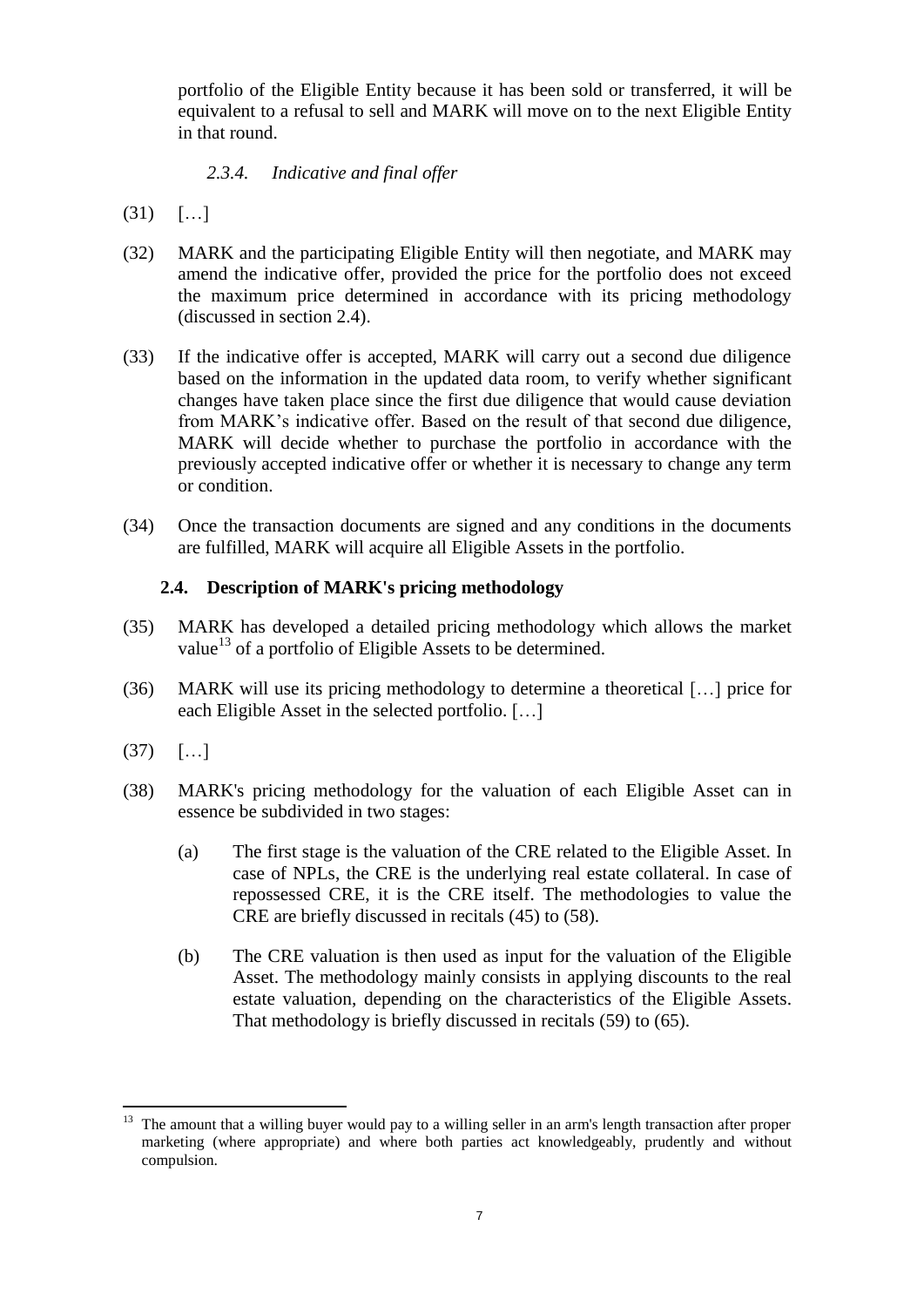## *2.4.1. Valuation of real estate*

#### *Process description*

- (39) As already indicated in recital [\(38\)\(a\),](#page-6-0) MARK's pricing methodology for an Eligible Asset is based on the valuation of the related CRE. The valuation of the CRE will be prepared in accordance with the process described in recitals (40) to [\(44\),](#page-7-0) which has a number of robust "checks and balances" to ensure that the real estate valuations will be reliable, of a high professional quality and consistent.
- (40) As part of the due diligence process, the CRE related to each Eligible Asset in an offered selected portfolio will be individually valued by an "independent valuer" appointed by MARK from a panel of valuers, selected through a procurement process. The aim of the procurement process is to make sure that the valuers have the market knowledge and valuation competencies required to perform reliable and high quality valuations.
- (41) To ensure consistency and quality in the valuations, a number of controls have been put in place.
- (42) First, each valuation must be prepared in accordance with MARK's Property Valuation Principles and Manual ("Valuation Manual"), which is based on international valuation standards. The valuation manual sets out the procedures to be followed, the standards that valuers must comply with, the principles of valuation that must be applied and the requirements for a valuation report.
- <span id="page-7-1"></span>(43) Secondly, each real estate valuation must be prepared in accordance with the valuation methodologies per asset class, described in recitals (45) to [\(58\).](#page-10-0) Valuers have also at their disposal Excel valuation scorecards, aligned on the methodologies, to facilitate the valuation exercise.
- <span id="page-7-0"></span>(44) Finally, each valuation will be reviewed during the due diligence process by a "validator" appointed by MARK. The validator must be a reputable company with an international background and the required market knowledge, expertise and property valuation experience. As part of the validation process, the validator will:
	- a. *Verify whether the valuation complies with the requirements on content and form described in the Valuation Manual*: the validator will assess whether the content is satisfactory, whether there are any chapters missing and whether the various investigations are documented to the appropriate level of detail;
	- b. *Verify whether the valuation complies with the international standards and regulations as set out in the Valuation Manual, with the valuation methodologies per asset class and with the available data for the property.* The validator will assess whether the property and the local market are described to the appropriate level of detail and at the appropriate standard of quality, whether the valuer has followed the international valuation standards formulated in the Valuation Manual, whether the parameters set in the valuation methodologies were properly applied and whether the information available over a certain property has been correctly reflected in the calculations.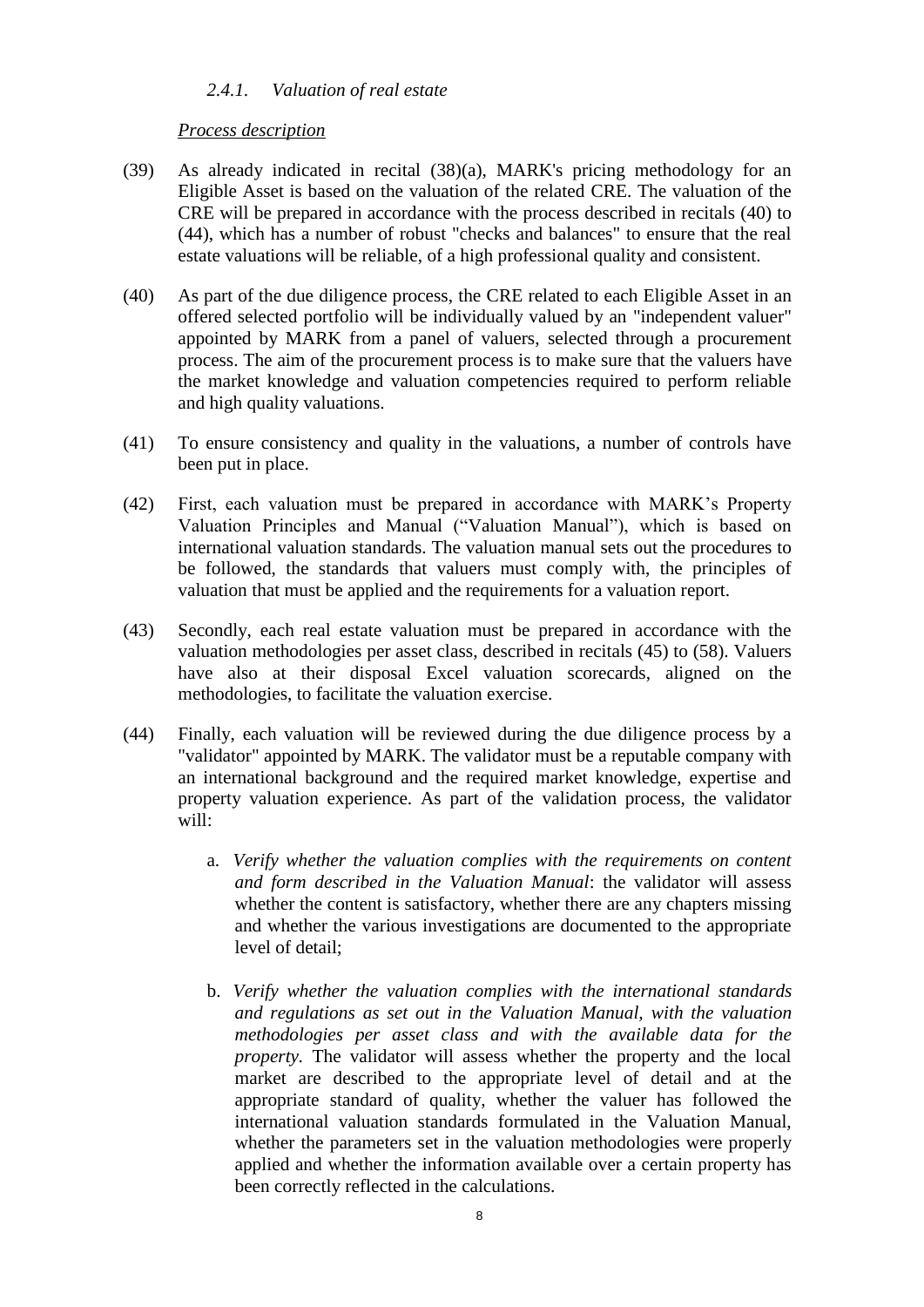- c. Carry out a professional review of the valuation by performing the valuation of the property with the validator's valuation software.
	- i. If the difference between the results of the valuations prepared by the valuer and the validator is less than 5%, the validator will suggest that the valuation should be accepted, provided the requirements regarding form, content and compliance are fulfilled;
	- ii. If the difference between the results of the valuations is between 5% and 10%, the validator will investigate whether the valuer used the parameters defined in the valuation methodologies. The validator will request explanation of any differences in opinion or other statement that is not fully clarified and supported. If the valuer is able to fully explain and provide support on those areas, the validator will suggest that the valuation should be accepted. If not, the valuation will be sent back for correction and the validator may request the modification or supplementation of the valuation.
	- iii. If the difference between the results of the valuations is more than 10%, in addition to the steps described in recital  $44(c)(ii)$ , the validator will also meet with the valuer to discuss the possible reason for the deviation. Normally such a difference will not be acceptable unless the valuer can fully explain the reason for the difference;
- d. After receiving the modified valuation, the validator will confirm whether it accepts it or request further modification;
- e. If the valuer fails to comply with any request by the validator and does not modify or amend the valuation, the validator will reject the valuation and MARK will assign another valuer to value the CRE.

#### *Real Estate valuation methodologies*

- <span id="page-8-0"></span>(45) Each real estate valuation must be prepared in accordance with the real estate valuation methodologies<sup>14</sup> developed by the external consultants<sup>15</sup> hired by the Hungarian authorities, as is also described in recital [\(43\).](#page-7-1)
- (46) The real estate valuation methodologies describe in details the models used and the extensive set of key parameters which have to be used during the valuation as well as how to determine the value of each property type. The Commission has verified in detail those models with the assistance of external experts.
- (47) **Offices in the Budapest area** will be valued by applying an income model, which discounts the cashflows and in particular the estimated rental values at an

 $14$  The final version of the valuation methodologies were notified by the Hungarian authorities on 19 January 2016 ("Appendix 04 Property Valuation Principles and Manual – 19 January 2016 (Clean) – Confidential").

 $15$  CBRE for commercial real estate valuation and KPMG for NPLs valuation.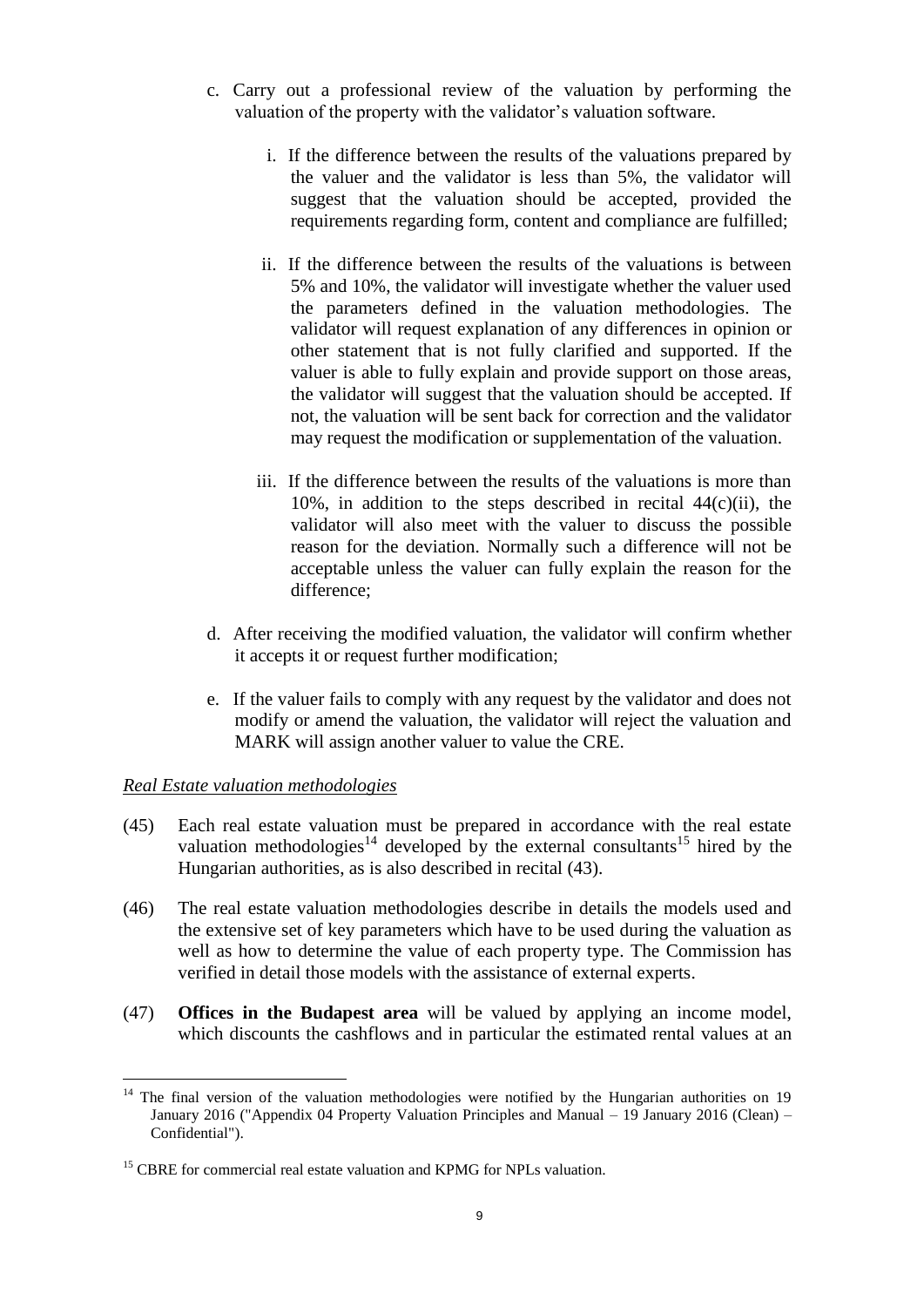appropriate "capitalisation rate". Valuers will be provided with a scorecard of parameters […].

- (48) The parameters are in general objectively measurable and there is only limited room for interpretation by the valuers. The estimated rental values and capitalisation rates, deriving directly from the characteristics of the properties, were calibrated [...] on the basis of recent observed transactions<sup>16</sup>. Moreover, the capitalisation rate is floored at [6% - 12%]. […]
- (49) Valuers also get guidance in the valuation methodology on the structure of future  $\text{cash-flows}^{\frac{17}{7}}$ . For instance, for rental values, at the end of the running rental contract, the methodology asks for a void period (0 to 12 months), depending on the lettability<sup>18</sup> profile of the property
- (50) **Offices outside the Budapest area** will be valued by applying a benchmark price per square meter. Due to the more limited number of observed office transactions outside the Budapest area, the benchmark price was calculated based on the average price of observed transactions. […]
- (51) **Industrial projects** will be valued by applying an income model, which discounts the cashflows and in particular the estimated rental values at an appropriate "capitalisation rate". The cash-flows deriving from the current rental contract will be used until the end of the contract term and afterwards the estimated rental value will be automatically provided by a scorecard based on the technical condition and location of the property. Both the technical condition and the location are objective parameters. The capitalisation will also be automatically defined based on a list of mostly objectively measurable parameters $^{19}$ .
- (52) There is also guidance in the valuation methodology on direct parameters which will influence the structure of future cash-flows<sup>20</sup>. The valuation methodology foresees amongst others a void period at the end of the rental contract, as well as incentive costs to attract new tenants.
- (53) **Land plots** will be valued using benchmark prices per square meter based on their location and zoning categories<sup>21</sup>. Benchmark prices to be applied by the valuers were established on the basis of around 20,000 transactions during the last three years. Benchmark prices were calculated by taking the median of transaction prices […].

<sup>&</sup>lt;sup>16</sup> 30 transactions.

<sup>&</sup>lt;sup>17</sup> More specifically, on the future lease length, expiry void, incentives by landlords, landlord's service charge, capital expenditure and management fees.

<sup>&</sup>lt;sup>18</sup> Future lettability of the property will depend on the leasing track record of the building, the technical condition of the property, and vacancy observed in the submarket of the property.

<sup>&</sup>lt;sup>19</sup> Property is vacant or income generating, technical condition of the property, submarket, location, vacancy in the submarket, weighted average unexpired lease term, quality of tenancy, currency, occupancy, lettability.

 $20$  Future lease length, expiry void, incentives by landlords, landlord's service charge.

<sup>21</sup> There are five types of locations (Budapest, Pest county, cities with more than 100,000 inhabitants, key regional cities and other cities) and three zoning categories (residential, city-centre, industrial).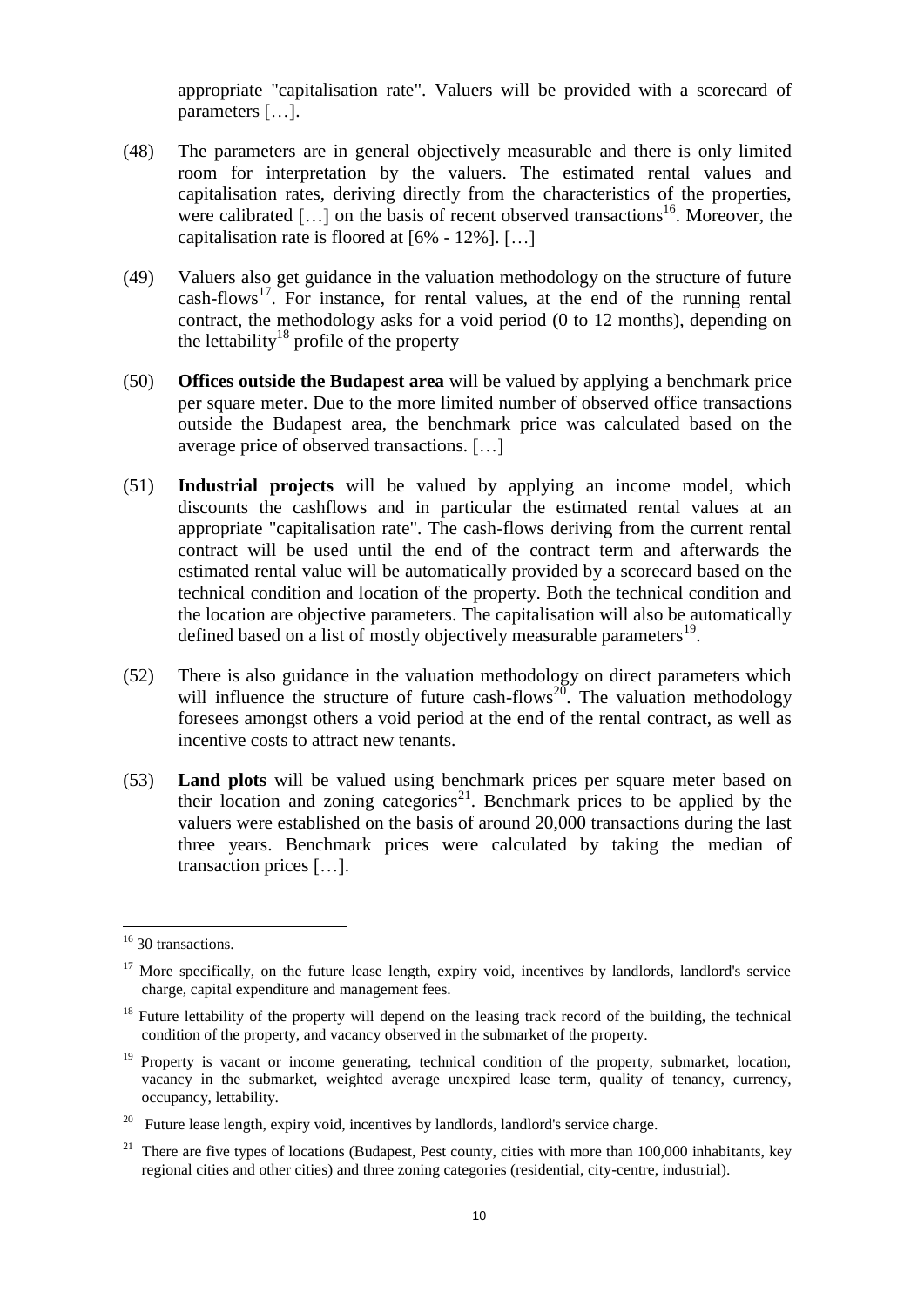- (54) **Retail properties** will be valued based on an income model if the property is a modern retail building (built or refurbished in the last 25 years) that has been built or rebuilt specifically for retail tenants or for single retailer occupancy, and at least 50% of the gross lettable area is leased to qualified retailers.<sup>22</sup> For each property to be valued, the independent valuers will select rental values, based on the tenant, and capitalisation rates, based on the characteristics of the properties $^{23}$ . Rental values and capitalisation rates were calibrated in a conservative manner on the basis of recently observed transactions.
- (55) If the property does not meet the criteria to qualify for the income model, the market value will be calculated based on benchmark prices per square meter derived from the database containing the transactions in Hungary in the last three years. The benchmark prices per square meter were calculated by taking the average of transaction prices or alternatively the median of transaction prices when it was lower than average prices due to some outliers. Such an approach can be assessed as prudent. The valuation methodology provides detailed guidance about the retail space average prices for vacant retail premises and retail premises leased in majority to non-qualified retailers.
- (56) Retail properties over 25,000 square metres of gross lettable area and/or with over 50 retail tenants can be valued on a case-by-case basis. For those specific retail properties, two calculations will be made in parallel. One calculation would be made according to the standard income model for retail properties. The other calculation would be ad hoc, with more parameters than in the standard income model. In any case, the final valuation will not be higher than the standard income model valuation.
- (57) **Hotels located in Budapest** will be valued based on an income model approach with capitalisation rates derived from recent transactions. Prudent guidance is provided in the methodology on how to estimate the future cash-flows. The methodology also requires the valuer to calculate the  $EBITDA<sup>24</sup>$  multiple implied by the valuation […].
- <span id="page-10-0"></span>(58) **Hotels located outside Budapest** will be valued applying a simplified income approach, based on EBITDA multiple. Capitalisation rates are the ones used for hotels located in Budapest, but with the application of additional discounts depending on the hotel contract type and the hotel location. Those additional discounts reflect the limited number of transactions for that category of properties. The methodology also requires the valuer to calculate the EBITDA multiple implied by the valuation. It should be in the range  $[1 - 9]$  times.

 $\overline{a}$ 

 Generic categories of retailers like "Municipality offices" or "Customer offices" should not be on the list.

 $22$  Qualified retailers should meet the following characteristics:

Being a true international retailer. All Hungarian stores should be owned and managed by the foreign mother company. Hungarian stores managed under a franchise or owned by investors / funds, should not be on the list. Local retail chains should be excluded from the list.

<sup>•</sup> The retailer should have at least 20 stores in Hungary, to confirm that Hungary is a strategic investment for the mother company.

 $2<sup>23</sup>$  Retailer profile, length of the lease term, size of the city where it is located.

<sup>&</sup>lt;sup>24</sup> Earnings before Interest, Taxes, Depreciation and Amortisation.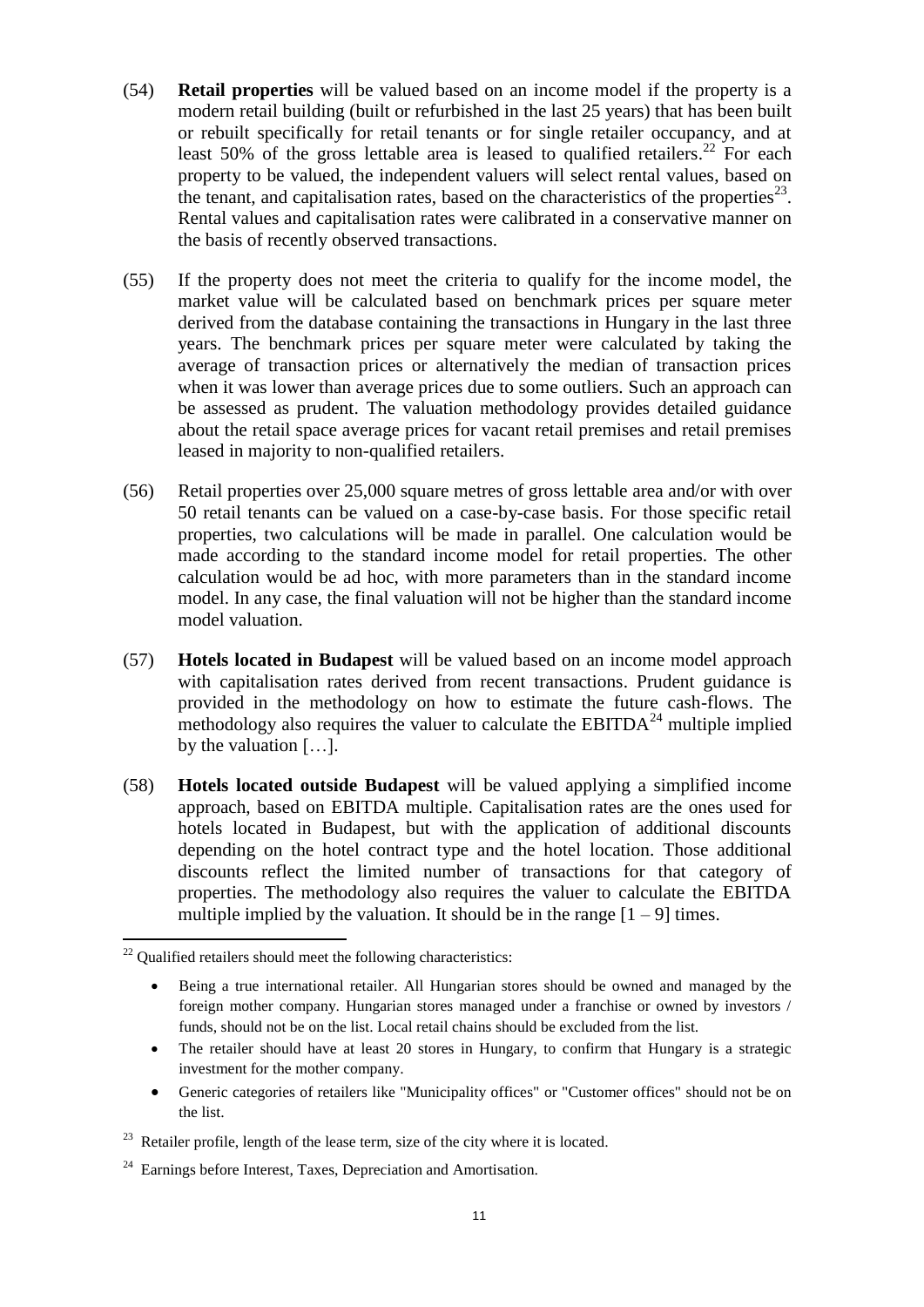#### *2.4.2. Valuation of the Eligible Asset*

- (59) Once the valuation of the CRE has been determined as described in section 2.4.1, that value will be used as an input in MARK's pricing model to calculate the theoretical maximum price of the Eligible Asset. The methodology to calculate the maximum value of repossessed real estate and  $NPLs<sup>25</sup>$  on the basis of the Real Estate value can be summarized as follows:
- (60) If the Eligible Asset is **repossessed CRE**, the theoretical maximum price will be calculated by:
	- (a) Deducting a  $[1\% 8\%]^{26}$  operational and risk cost from the validated valuation of the Real Estate; and
	- (b) Discounting the resulting amount with a weighted cost of capital ("WACC") of  $[7\% - 15\%]^{27}$  over the appropriate time to sale (which will depend on the property type and location).
- (61) If the Eligible Asset is an **NPL**, MARK must assess whether the NPL can be restructured. To do so, MARK will first assess whether the NPL meets any of the criteria that would exclude it from being restructurable. An NPL cannot be classified as restructurable if it is a plot, it is already undergoing a liquidation or bankruptcy procedure, or the borrower's behaviour is assessed as "hostile" according to a scorecard developed by  $MARK^{28}$ . If the NPL is not excluded for one of those reasons, MARK will perform several checks to see whether the loan is restructurable. Those checks are meant to verify the repayment capacity of the borrower after the loan restructuring.
- <span id="page-11-0"></span>(62) If MARK concludes that the NPL is restructurable, the theoretical maximum price will be calculated by:
	- i. Deducting a  $[1\% 8\%]$  operational and risk cost from the validated valuation of the Real Estate, and then deducting a  $[4\% - 10\%]$ restructuring cost from that amount to arrive at the theoretical amount of a restructured loan; and
	- ii. Discounting the resulting amount with a WACC of  $[7\% 15\%]$  over the restructuring time […].

 $\overline{a}$  $25$  The final version of the methodology to calculate the maximum value of repossessed real estate and NPLs was notified by the Hungarian authorities on 27 January 2016 ("Appendix 02 MARK\_s NPL and real estate pricing methodology - 19 January ...").

<sup>&</sup>lt;sup>26</sup> That discount was calculated to cover MARK's operational and risk costs.

 $27$  MARK's internal expected rate of return.

<sup>&</sup>lt;sup>28</sup> MARK developed a scorecard to assess whether an asset should be enforced or liquidated. The criteria of the scorecard are: behaviour of the client (hostile, neutral or cooperative), repayment capacity of the deal related to the occupancy, lettability profile of the property.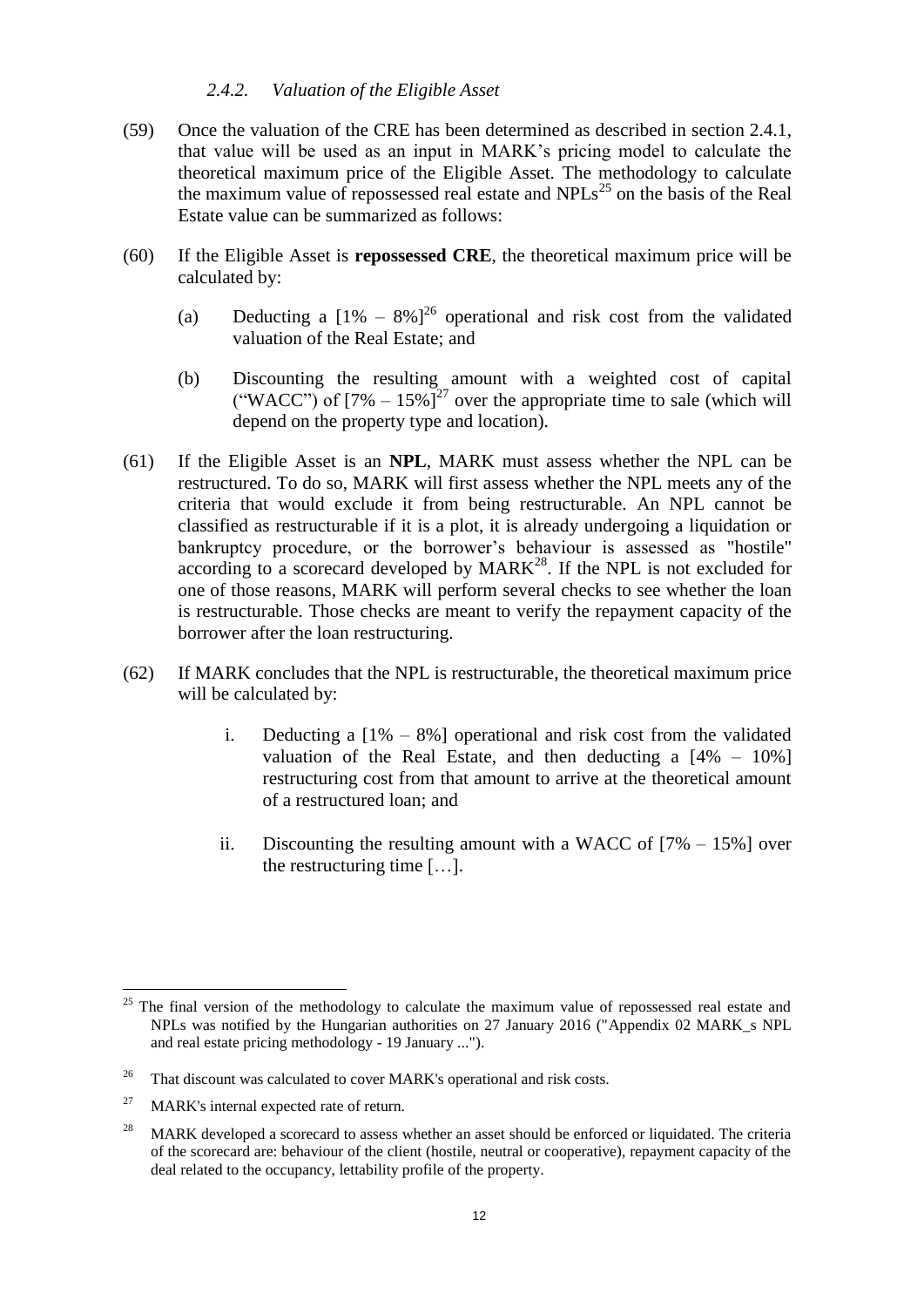- (63) If the NPL is not restructurable, MARK must assess whether the NPL should be enforced or liquidated<sup>29</sup> using a score card<sup>30</sup> that considers the expected level of cooperation of the borrower, the potential cash flow production capability of the Real Estate, and the marketability of the CRE in its technical condition.
- (64) If the NPL is to be enforced, the theoretical maximum price will be calculated by:
	- i. Deducting a  $[1\% 8\%]$  operational and risk cost from the validated valuation of the CRE, and then deducting the enforcement cost from this amount. If the borrower has been assessed to be cooperative, the enforcement cost is  $[6\% - 11\%]$ ; otherwise, the enforcement cost is  $[8\% - 13\%]^{31}$ ; and
	- ii. Discounting the resulting amount with a WACC of  $[7\% 15\%]$  over the enforcement time […] and the appropriate time to sale (which will depend on the property type and location).
- <span id="page-12-0"></span>(65) If the NPL is to be liquidated, the theoretical maximum price will be calculated by:
	- i. Deducting a  $[1\% 8\%]$  operational and risk cost from the validated valuation of the CRE, and then deducting the liquidation cost from this amount. The liquidation cost is  $[9\% - 15\%]$  for plots and  $[11\% 18\%$ ]<sup>32</sup> for all other types of CRE; and
	- ii. Discounting the resulting amount with a WACC of  $[7\% 15\%]$  over the liquidation time […] and the appropriate time to sale (which will depend on the property type and location).
- <span id="page-12-1"></span>(66) In order to verify that the discounts described in recitals [\(62\)](#page-11-0) to [\(65\)](#page-12-0) that are to be applied in the three scenarios (restructuring, enforcement and liquidation) were in line with market practices, the Hungarian authorities analysed recent NPL transactions that took place in Hungary during the last three years. The Hungarian authorities asked to the banks involved in those transactions to provide the sales prices, the market value of the underlying collaterals, as well as all data necessary to re-price the transactions with MARK's valuation methodologies.
- <span id="page-12-2"></span>(67) MARK re-priced those transactions, including the value of the underlying collaterals, with its own valuation methodologies. […]. That analysis confirmed

<sup>29</sup> <sup>29</sup> Enforcement is the process to take over the ownership of collateralised real estate in a friendly way, while liquidation is the process to take over the ownership of the mortgaged real estate through legal procedures. See also recital [\(10\).](#page-2-0)

<sup>30</sup> See footnote 28.

<sup>&</sup>lt;sup>31</sup> Enforcement costs were estimated by the external expert hired by the Hungarian authorities, based on information gathered from previous engagements, relevant information sources and interviews with relevant parties.

<sup>&</sup>lt;sup>32</sup> Liquidation costs were estimated by the external expert hired by the Hungarian authorities, based on information gathered from previous engagements, relevant information sources and interviews with relevant parties.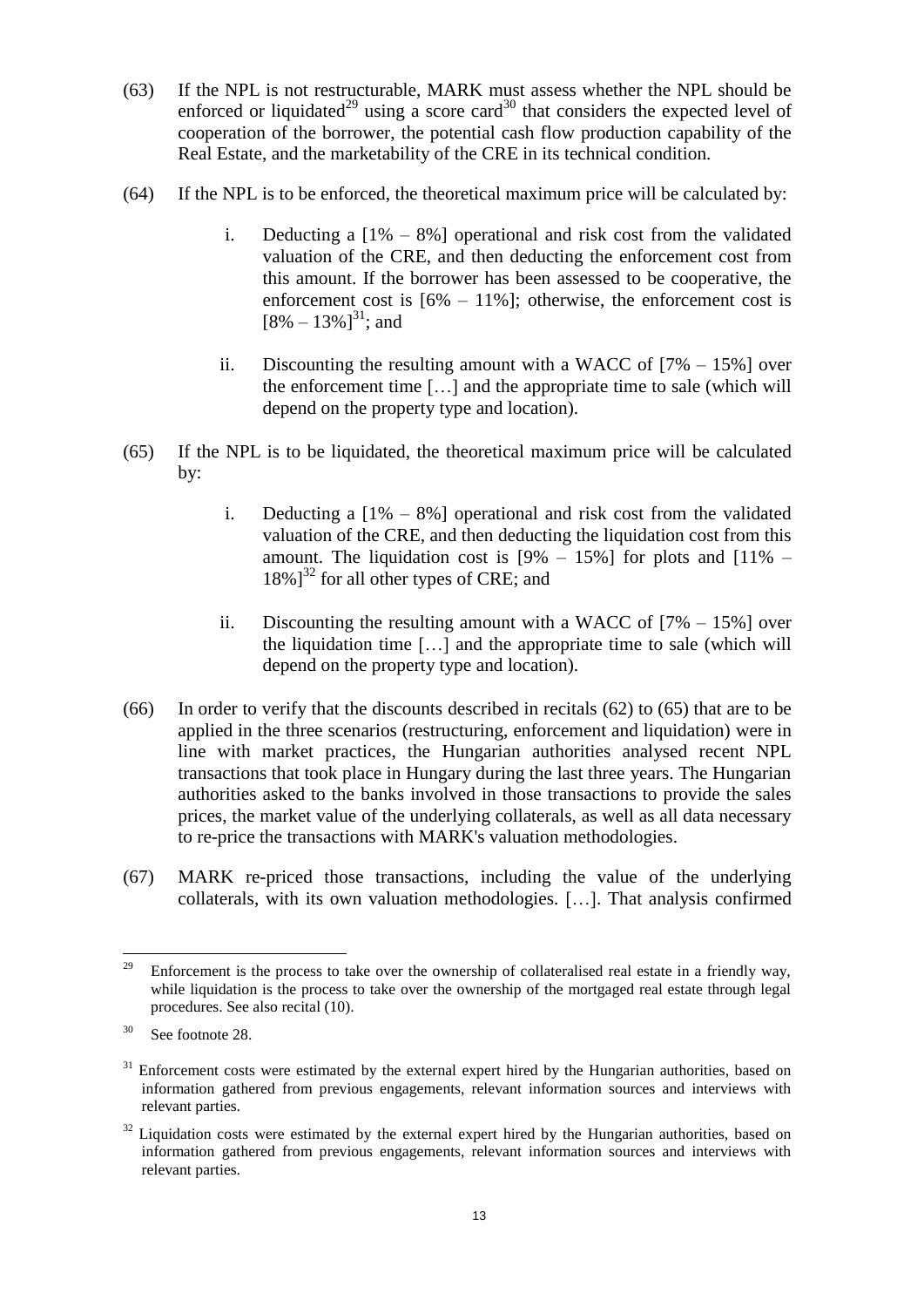that MARK's proposed discounts to get from collateral value to NPL value were at least equivalent to recent observed market discounts.<sup>33</sup>

- *2.4.3. Cap on maximum price for each portfolio*
- (68) MARK will also calculate a "Cap Price" for each portfolio, which will be […]% of the sum of:
	- i. the gross outstanding amount for each NPL in the portfolio; and
	- ii. the gross outstanding amount of the original NPL at the time of repossession for each repossessed real estate in the portfolio.
- (69) If the maximum price for a portfolio determined in accordance with MARK's pricing methodology exceeds the Cap Price, then the maximum price for the portfolio will be reduced to the Cap Price. <sup>34</sup>
- <span id="page-13-0"></span>(70) Finally, if a CRE asset is part of the collateral of a NPL but does not belong to any of the five validated real estate asset classes in the valuation methodologies, then it will be valued at zero.

## **2.5. Reporting and monitoring**

- (71) In order to allow the Commission to very whether the pricing models as described in recitals (45) to [\(70\)](#page-13-0) have been properly applied, the Hungarian authorities undertake to submit to the Commission a number of portfolio and asset specific items subsequent to each portfolio purchase as outlined in Appendix 1 within 15 working days following the signature of the transaction documents.
- (72) The Hungarian authorities will be available to the Commission to answer any questions about such reports.
- (73) The Hungarian authorities undertook to adequately inform Eligible Entities participating in MARK's asset purchase programme that any divergence from MARK's pricing model that conveys an advantage to the Eligible Entities may be considered illegal State aid.

#### **3. POSITION OF HUNGARY**

- (74) According to the Hungarian authorities, the objective of the measure is to encourage the Eligible Entities to reduce their NPLs. As a result, Eligible Entities could free up significant amounts of capital and liquidity, which would allow them to increase lending to creditworthy borrowers.
- (75) During the past seven years of crisis, Eligible Entities have been slow to remove NPLs – and in particular CRE NPLs – from their balance sheets. At the end of June 2015, corporate  $NPLs<sup>35</sup>$  - as a proportion of total corporate loans – stood at

 $33$  That analysis was sent on 10 September 2015 by e-mail by the Hungarian authorities to the Commission.

 $34$  In the event that MARK considers the particular characteristics of a particular portfolio justifies an adjustment to the pricing methodology outlined above, the Hungarian authorities will engage in a separate dialogue with DG Competition.

<sup>&</sup>lt;sup>35</sup> For the purpose of those statistics, NPLs are defined as loans which are more than 90 days delinquent.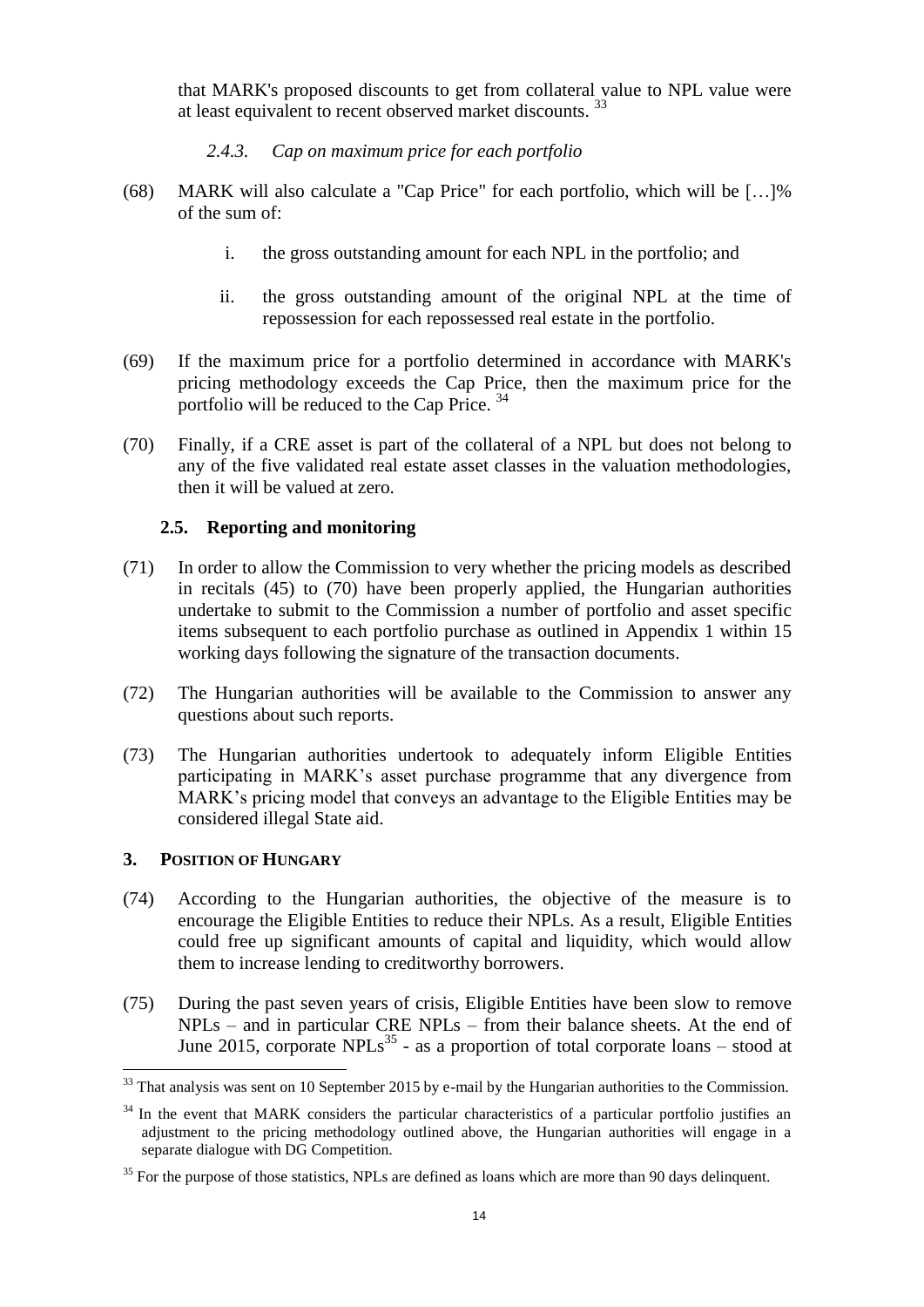14.1% with CRE NPLs accounting for a significant and growing proportion. Project financing NPLs (which are predominantly CRE NPLs) account for more than half of total corporate NPLs (as of the second half of 2015). At the end of June 2015, project loan NPLs - as a proportion of total project loans – amounted to 27.3% and did not materially decrease in the past seven years.

- (76) However, despite those high NPL levels, Eligible Entities are generally solvent and – at the end of June 2015 - the sector's capital adequacy ratio reached a historic high of 20.9%. According to the Hungarian authorities NPLs were also well provisioned with for instance a loan loss coverage ratio for CRE NPLs at 71% as at the end of June 2015.
- (77) As regards the portfolio selection process, Hungary submits that the process is designed in such a way that it avoids adverse selection because:
	- (a) an Eligible Entity either has to offer for sale all of its Eligible Assets or the Eligible Assets in each portfolio are randomly selected in a process that is beyond the control of the Eligible Entity; and
	- (b) each Eligible Asset can only be offered once. If an Eligible Entity chooses not to sell a randomly selected portfolio, then none of those assets can be included in any subsequent portfolio.
- (78) As regards the potential interaction with the supervisory policy of the MNB and in particular the Systemic Risk Buffer<sup>36</sup>, the Hungarian authorities reassured the Commission that there would be no level playing field issues. First, the Systemic Risk Buffer will be imposed only in January 2017, by which time the first round will be concluded. Second the Systemic Risk Buffer will be flexible so that, other than annual revisions, banks can submit anytime a request for revision if they have a significant decrease in distressed CRE portfolio in the meantime.
- (79) According to the Hungarian authorities, participating Eligible Entities do not benefit from State aid pursuant to Article 107(1) TFEU because MARK will buy Eligible Assets at market prices. As a result, the participating Eligible Entities will not receive any economic advantage in comparison to other commercial market participants. However, the Hungarian authorities wished to notify the proposals for reasons of legal certainty.

#### **4. ASSESSMENT OF THE PRESENCE OF AID**

- (80) The present decision only looks at possible aid in relation to the sellers of assets to MARK and is without prejudice to the examination of State aid to any other beneficiary. The present decision does also not pronounce itself on the set-up and governance of MARK.
- (81) By virtue of Article 107(1) TFEU "*any aid granted by a Member State or through State resources in any form whatsoever which distorts or threatens to distort competition by favouring certain undertakings or the production of certain goods*

<sup>&</sup>lt;sup>36</sup> The purpose of the Systemic Risk Buffer is to manage risks related to project financing loans and real estate exposures deemed problematic. Its size will depend on the ratio of the gross stock of problem exposures to the domestic Pillar I capital requirement.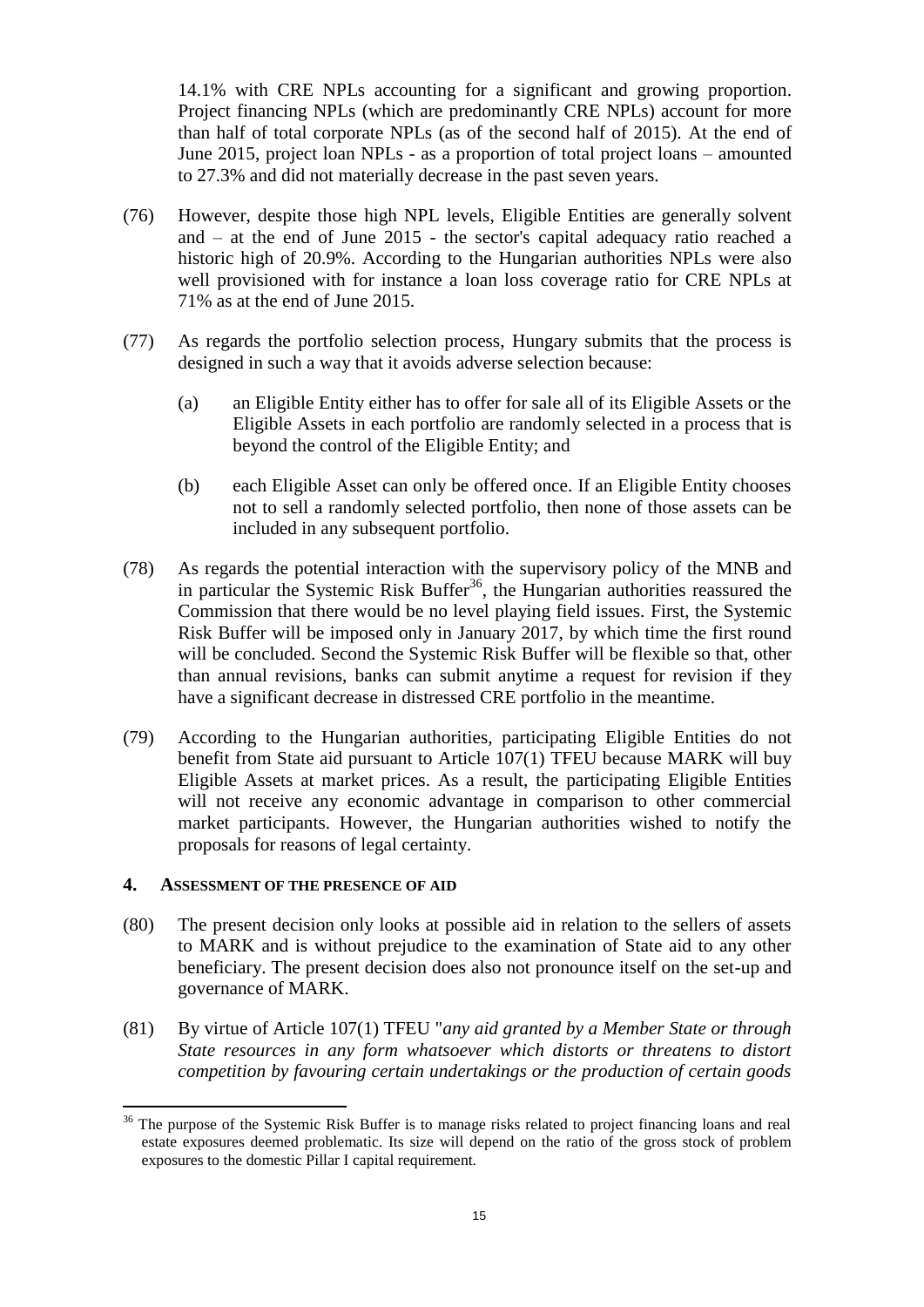*shall, in so far as it affects trade between Member States, be incompatible with the internal market*."

- (82) To constitute State aid within the meaning of Article 107(1) TFEU, a measure has to fulfil four conditions. First, the aid is granted by a Member State or through State resources. Second, the measure confers a selective advantage to certain undertakings or the production of certain goods. Third, the measure must be liable to affect trade between Member States. Fourth, the measure must distort or threaten to distort competition in the internal market. Those four criteria are cumulative, which implies that if one of the four criteria is not met, a measure does not represent State aid.
- (83) The Hungarian authorities argue that MARK's asset purchase programme would not constitute State aid to the participating Eligible Entities because it does not fulfil all the four State aid conditions of Article 107(1) TFEU. In particular, Hungary argues that the MARK asset purchase programme would buy Eligible Assets at market prices and therefore would not confer a selective economic advantage on participating Eligible Entities.
- (84) Against that background, the Commission has thoroughly assessed MARK's pricing methodology – with the assistance of external experts as described in recital (46) –to ascertain whether that methodology would indeed lead to asset purchase prices that are in line with market conditions, so that the measure would indeed not confer State aid within the meaning of Article 107(1) TFEU on the participating Eligible Entities.
- (85) The Commission observes that in order to value the Eligible Assets the Hungarian authorities have developed a two-stage process as described in recital (38). First the CRE related to the Eligible Asset is valued and then  $-$  in a second stage  $-$  that value is used to calculate the market price of the Eligible Asset.
- (86) As regards the first stage i.e. the calculation of the market value of the CRE the Commission observes that the Hungarian authorities have developed detailed models for all sub-classes of assets in the Eligible Asset Lists. There are detailed separate models for Budapest offices, non-Budapest offices, land plots, retail projects, industrial projects and hotels, which allows MARK to calculate market prices for portfolios irrespective of the precise proportion of a certain sub- class of assets in a portfolio.
- (87) As regards the models used, the Commission notes positively that MARK uses generally accepted valuation techniques such as the "income approach" (which discounts cashflows (such as the rents received) at a capitalisation rate and the "market approach" (which is based on the analysis of comparable transactions observed in the market).
- (88) The Commission takes positive note of the fact that all MARK's models for subclasses of assets are calibrated on market prices and/or directly based on market comparables. As regards four models (those for Budapest offices, industrial projects, retail and hotels located in Budapest), the rental and capitalisation rate are modelled based on a large number of relevant valuation parameters and those models are calibrated to recent market transactions. As regards the market approach models (offices outside Budapest, land), they start from directly observable market transactions (i.e. 31 in the case of non-Budapest offices,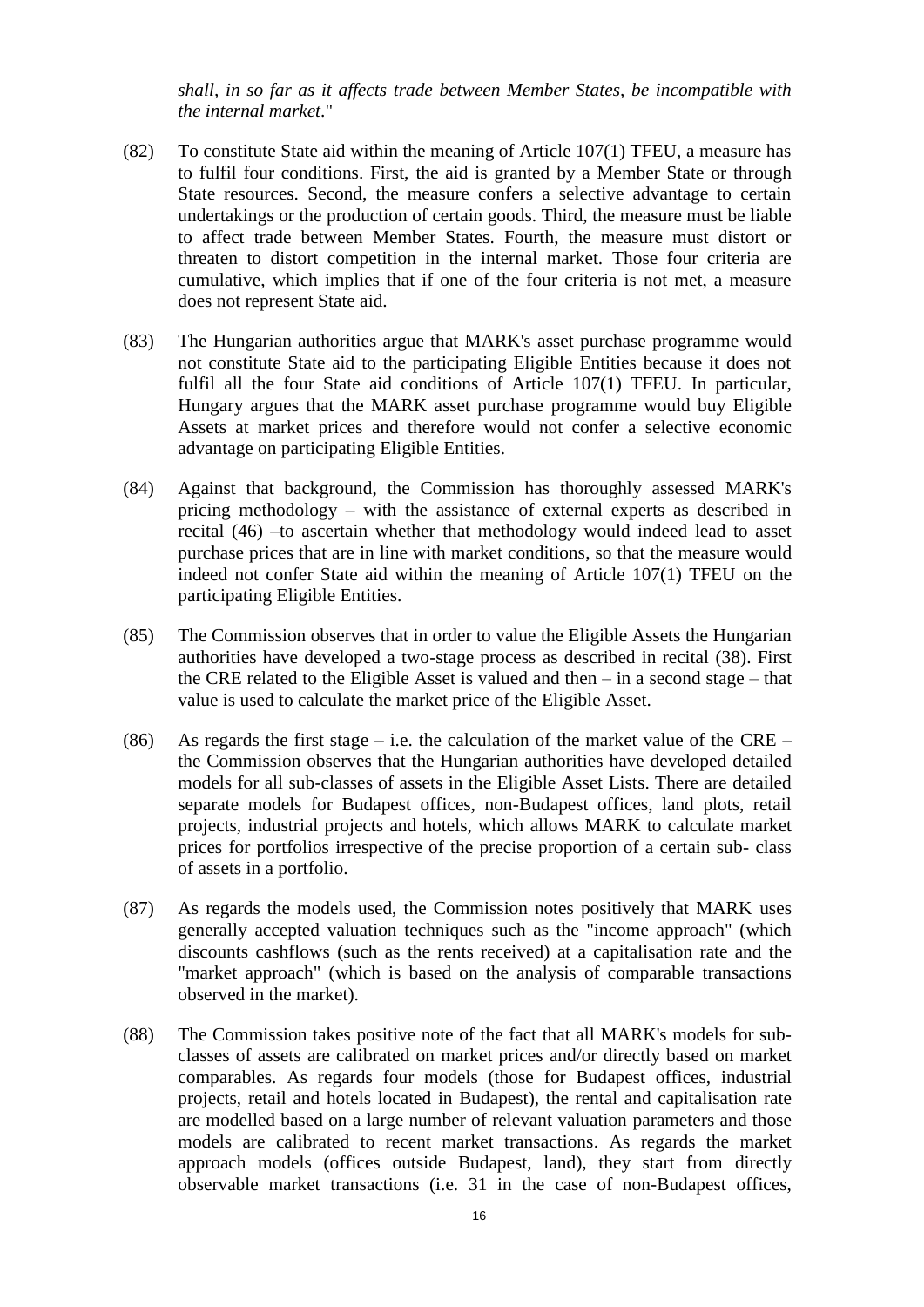around 20,000 for land plots), to which a number of corrections are applied to make the models sufficiently conservative.

- (89) The Commission also takes notes that the models are designed in a prudent and conservative manner. For instance, for Budapest offices and Industrial projects, if a contract provides for a certain rental fee, the amount is not indexed and if a rental contract needs to be renewed, a conservative void period is built in to reflect the possibility that it might take some time to find a new tenant. As regards offices outside Budapest, buildings with technical conditions above average were excluded from the peer group, thereby making the peer group more conservative. For land plots and retail, the model was made more conservative by using the median instead of the average, to avoid the impact of material outliers. For hotels, the valuers must verify that the final valuation is not higher than pre-defined EBITDA multiples.
- (90) The diligent valuation process gives the Commission further comfort that the CRE valuations for the different sub- classes of assets will indeed not exceed the market prices. In that regard, the Commission positively notes that MARK will use independent valuers to make valuations for CRE lines, which will be selected by an independent tender. The independent valuers and the professional expert will be bound by the detailed models which are laid down in the real estate valuation methodologies. A validator will double-check the valuation as described in recital (44), which is also an element of comfort.
- (91) When in a second stage the CRE values are used to calculate the market values of the Eligible Assets, additional elements of prudence are introduced. As regards the valuation of NPLs, the Hungarian authorities have used conservative assumptions as to when a loan is still restructurable and appropriate discounts have been applied to assume that the seizing of collateral and the time to sale will lead to certain costs. The Commission has also been able to observe that for NPLs the sum of discounts applied to the CRE value to get the NPL value was at least equivalent to the discounts applied in recent NPL transactions, as described in recitals  $(66)$  and  $(67)$ .
- (92) As regards the valuation of repossessed real estate, the valuation methodologies described in recitals [\(45\)](#page-8-0) to [\(58\)](#page-10-0) already provide prices in line with market conditions. Discounts for time to sale and operational costs bring prices even lower, which provides additional comfort that transaction prices for repossessed real estate will not exceed market prices.
- (93) In addition, an overall cap price at  $\left[ \ldots \right]$ %<sup>37</sup> of the gross book value of the portfolio mitigates the risk of overvaluation, thereby providing additional comfort that the prices resulting from the pricing models will not lead to prices that are not in line with those in the market.

 $37$  Even though the Commission acknowledges that NPL markets can vary from one country to another, the Commission observes that this cap price is broadly comparable with actual market prices in other sector-wide Asset Management Companies like for instance in Ireland (Establishment of a National Asset Management Agency (NAMA): Asset relief scheme for banks in Ireland, OJ C 94, 14.04.2010, p. 10), Slovenia (Restructuring of NLB, OJ L 246, 21.8.2014, p. 28), and Spain (Restructuring and recapitalisation of the BFA/Bankia Group, OJ C 77, 15.3.2013, p. 1).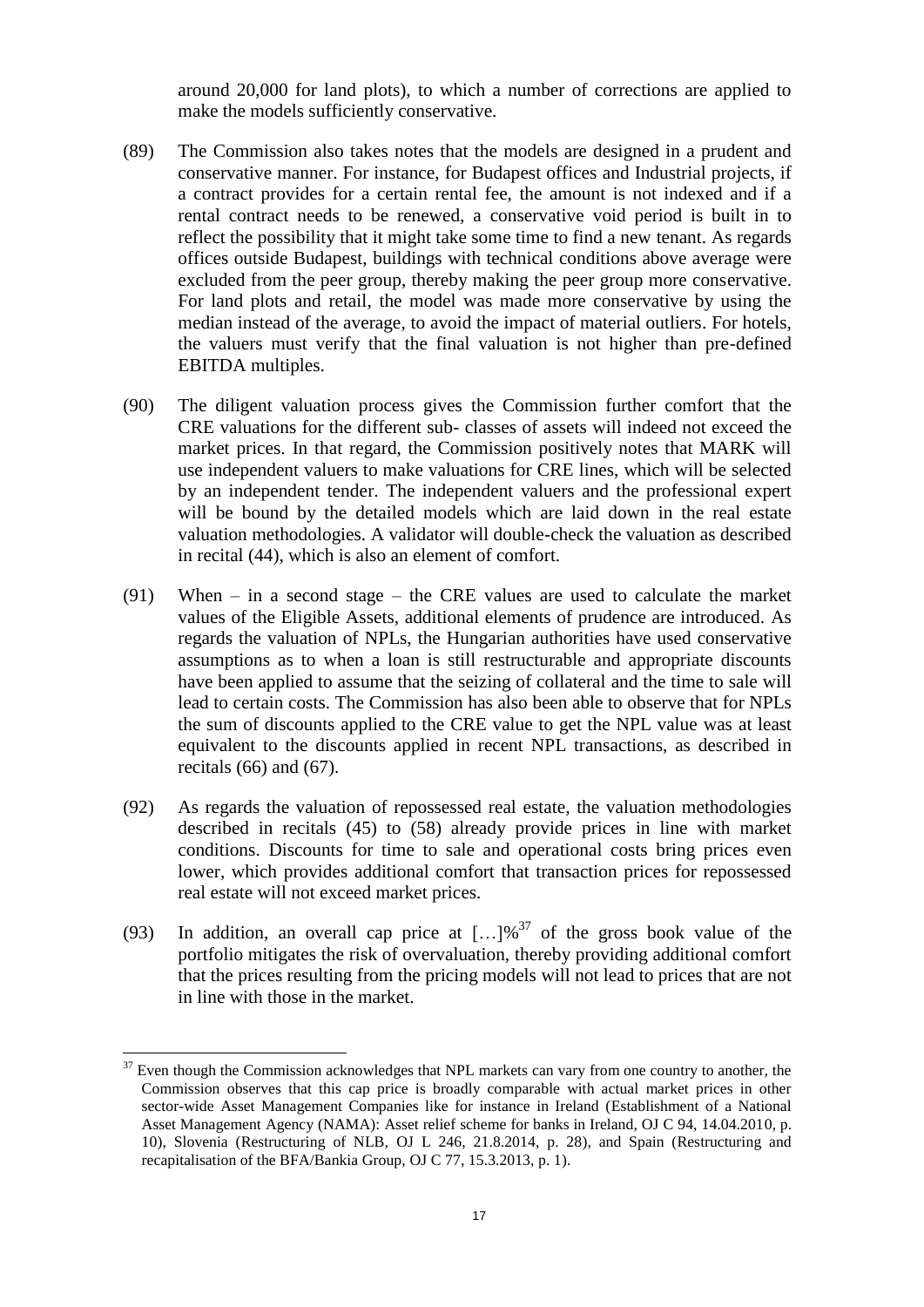- (94) As regards the risk of adverse selection (i.e. clients only selling bad assets and keeping good assets), the Commission observes that the Hungarian authorities have taken sufficient procedural safeguards to eliminate that risk. The composition of the portfolios as described in section 2.3.1 implies that the portfolios should in principle not be biased one way or the other in terms of asset quality. Moreover, the portfolio selection is based on a randomised methodology which is conducted by MARK under the supervision of an independent auditor. Finally, every Eligible Entity will have to participate as a consolidated entity, thereby making it unattractive to create subsidiaries with assets with asset quality below or above average.
- (95) Finally, the Commission also takes note of the fact that the Hungarian authorities will ensure that MARK concludes binding agreements on all its transactions with the Eligible Entities in the next fifteen months, which seems an appropriate period in which the pricing produced by the models can be expected to remain accurate.
- (96) As regards, the monitoring of the transactions, the Commission takes positive note of the arrangements set out in recitals (71) to (73).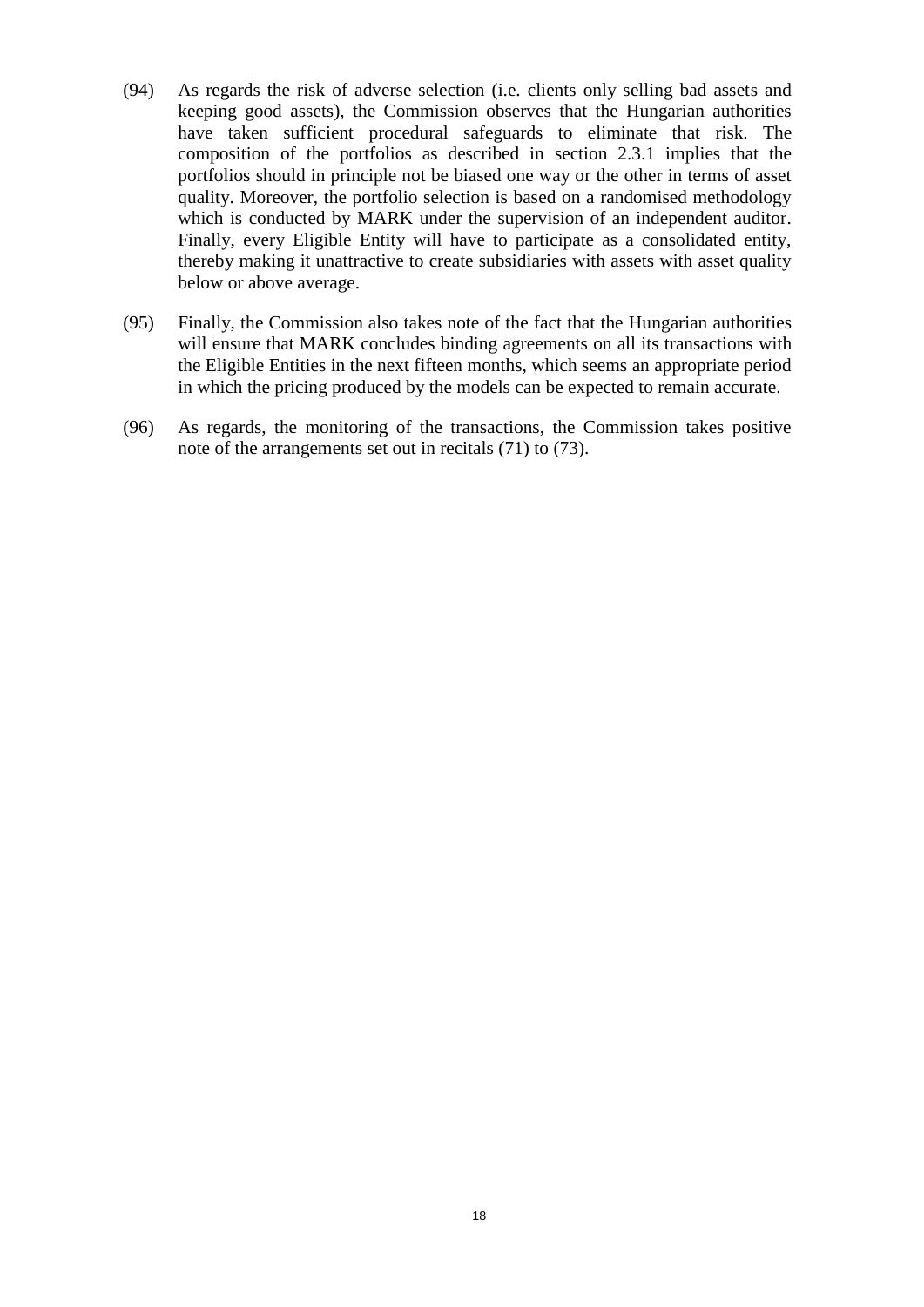## **5. CONCLUSION**

The Commission has accordingly decided that, based on the information provided by the Hungarian authorities, the measure does not constitute aid within the meaning of Article 107(1) TFEU to Eligible Entities.

If this letter contains confidential information which should not be disclosed to third parties, please inform the Commission within fifteen working days of the date of receipt. If the Commission does not receive a reasoned request by that deadline, you will be deemed to agree to the disclosure to third parties and to the publication of the full text of the letter in the authentic language on the Internet site: [http://ec.europa.eu/competition/elojade/isef/index.cfm.](http://ec.europa.eu/competition/elojade/isef/index.cfm)

Your request should be sent electronically to the following address:

European Commission, Directorate-General Competition State Aid Greffe B-1049 Brussels [Stateaidgreffe@ec.europa.eu](mailto:Stateaidgreffe@ec.europa.eu)

> Yours faithfully For the Commission

Margrethe VESTAGER Member of the Commission

**CERTIFIED COPY** For the Secretary-General,

**Jordi AYET PUIGARNAU** Director of the Registry **EUROPEAN COMMISSION**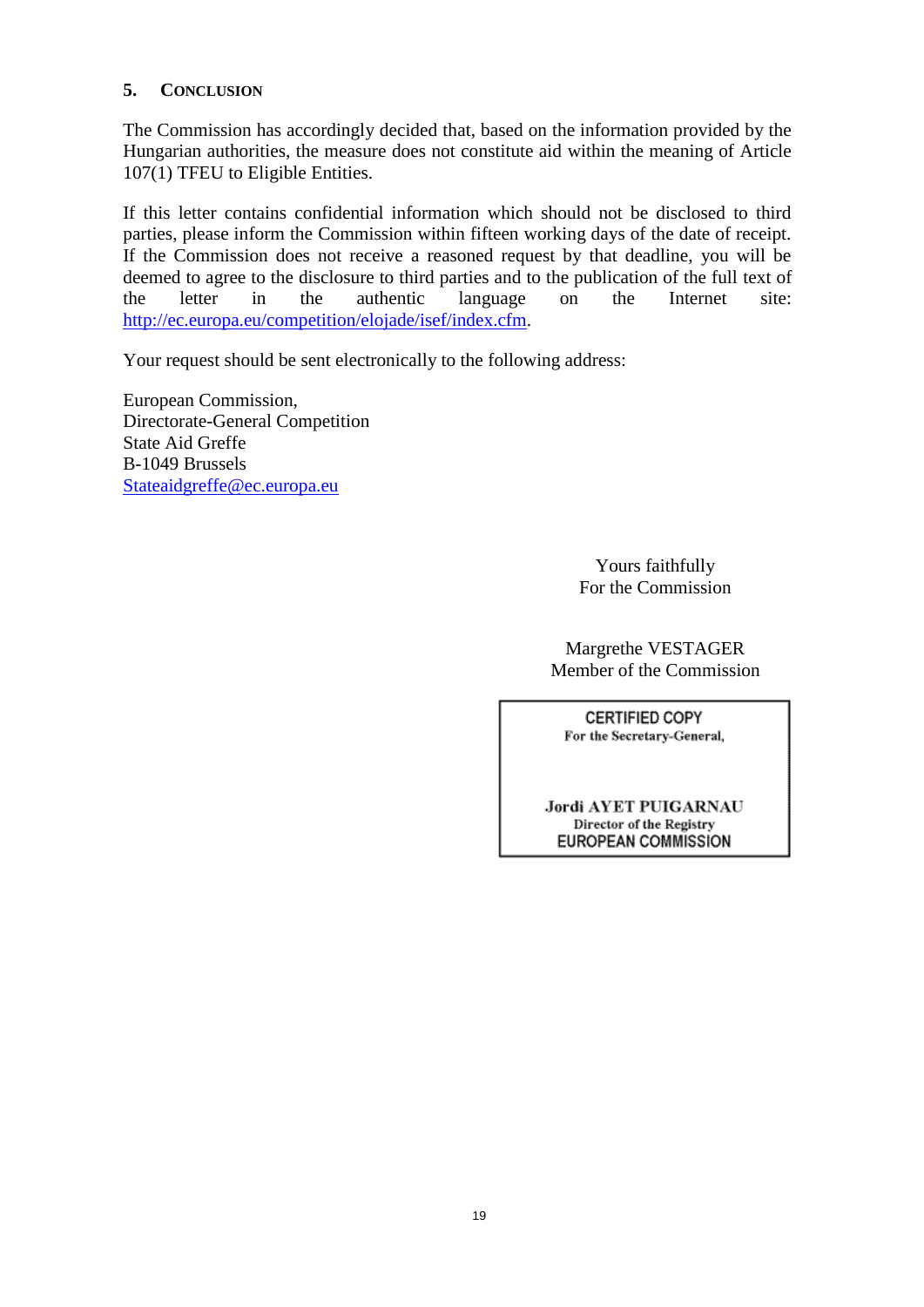#### Appendix 1: Reporting arrangements

The Hungarian authorities commit to provide the following reports to the European Commission.

## **1. Portfolio purchase summary**

**Frequency:** after each purchase

## **1.1 Information provided by MNB on the purchased portfolio based on the data provided by the Eligible Entity to MNB:**

- Number of NPL exposures, total gross book value and total net book value
- Number of repossessed real estate exposures and net book value
- Portfolio transfer price

|                                                                           | NPL's | <b>Real Estate</b> | Portfolio Transfer Price |  |  |
|---------------------------------------------------------------------------|-------|--------------------|--------------------------|--|--|
| I Number of NPL exposures   Total Gross Book Value   Total Net Book Value |       | Number of REO's    | Net Book Value           |  |  |
|                                                                           |       |                    |                          |  |  |

## **1.2 Information provided by MARK on the purchased portfolio:**

- Information is to be provided by 5 asset classes for both NPLs (regarding collaterals) and for repossessed real estates (Retail, Landplot, Hotel, Industrial, Office)
- For NPLs the following aggregate information will be provided for the purchased portfolio: (i) total number of collaterals per real estate classes, (ii) total market value of collaterals per real estate classes, (iii) total gross book value per real estate classes
- For repossessed real estates the following aggregate information will be provided for the purchased portfolio: (i) total number of purchased real estate per real estate classes, (ii) book value (i.e. purchase price) of real estate per real estate classes

|                |                       | NPL's             | REO's                                                   |                       |            |
|----------------|-----------------------|-------------------|---------------------------------------------------------|-----------------------|------------|
| In Bio HUF     | Number of collaterals | MV of collaterals | NPL's GBV (prorata<br>weighted by MV of<br>collaterals) | Number of collaterals | book Value |
| Retail         |                       |                   |                                                         |                       |            |
| Landplots      |                       |                   |                                                         |                       |            |
| Hotels         |                       |                   |                                                         |                       |            |
| Industrials    |                       |                   |                                                         |                       |            |
| <b>Offices</b> |                       |                   |                                                         |                       |            |
| <b>Total</b>   |                       |                   |                                                         |                       |            |

#### **1.3 Collateral and repossessed real estate parameters**

On the top of the above information, MARK will provide a detailed table on the real estate parameters for both the underlying real estate collateral in the case of NPLs and for the repossessed real estate purchased in the portfolio. The table will show each collateral and purchased real estate in different lines. The columns of the table will show the following information: (i) property type, (ii) location, (iii) sqm and (iv) market value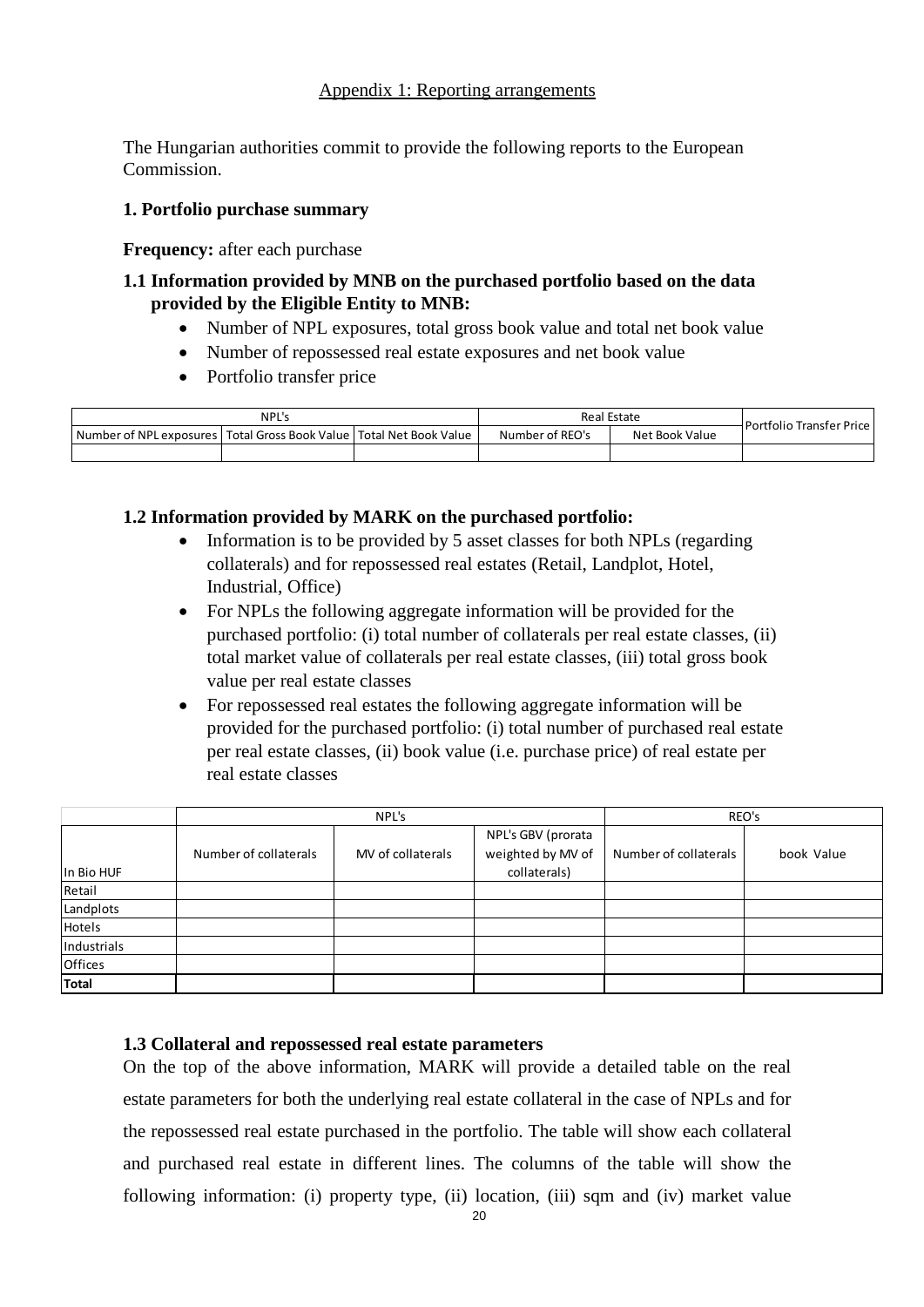derived from the methodology. Depending on the property type, the following additional information will be provided:

- o Office
	- Current ERV,
	- Occupancy,
	- WAULT,
	- BRF technical scorecard rating, if available,
	- **BRF** location scorecard rating, if available,
	- Quality of tenancy,
	- Currency.
- o Retail
	- $\blacksquare$  Occupancy, specifying the split "Qualified retailers"/"Non-qualified retailers",
	- $\blacksquare$  If the income model is used,
		- Current ERV,
		- WAULT.
- o Industrial projects
	- Current ERV,
	- Occupancy
	- WAULT,
	- **Technical condition,**
	- Submarket  $\rightarrow$  specify the category,
	- Quality of tenancy,
	- Currency.
- o Landplots
	- Location  $\rightarrow$  specify the category,
	- **Function** (residential, city-centre, industrial).
- o Hotels
	- Average room rate last three years,
	- Occupancy rate last three years,
	- **EBITDA** last three years.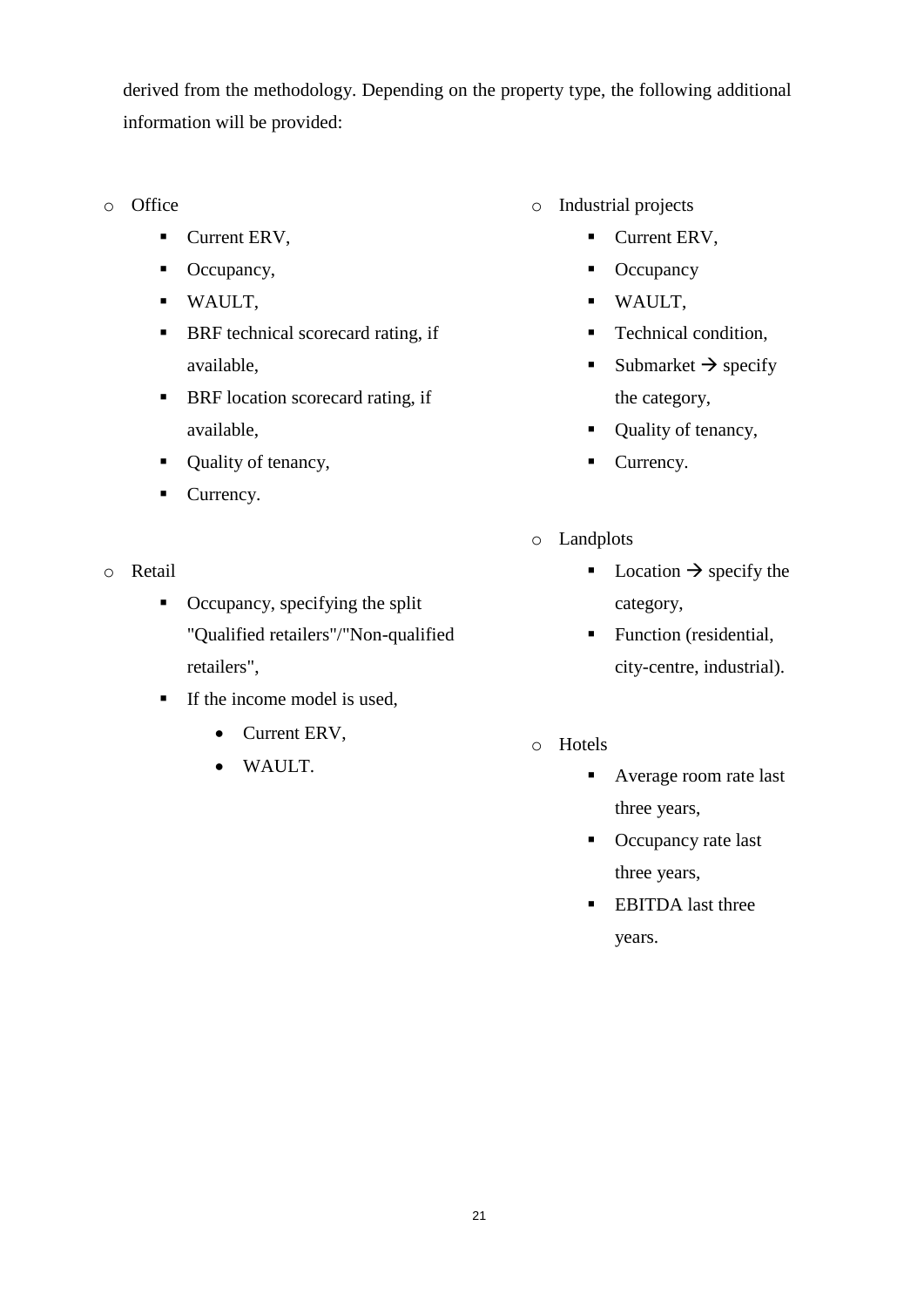# **2. Annual portfolio performance report**

**Frequency:** until 28 February each year

**Content:** MARK will provide an annual summary report on each purchased portfolio. In that report DG COMP can check

a. whether the original function of the property has been changed to a new best use

b. whether the restructuring / enforcement / liquidation choice has been realized in case of NPL

| Market value calculation of collateral<br>property |            |                | NPL and repossessed property transfer price calculation |                            |                             |                                                                               |                                                                                       |                          |                                              |
|----------------------------------------------------|------------|----------------|---------------------------------------------------------|----------------------------|-----------------------------|-------------------------------------------------------------------------------|---------------------------------------------------------------------------------------|--------------------------|----------------------------------------------|
|                                                    |            |                | Original<br>function                                    | <b>Current</b><br>best use | Original<br>market<br>value | <b>Original NPL type</b><br>(restructuring /<br>enforcement /<br>liquidation) | <b>Original NPL</b><br>situation<br>(restructuring /<br>enforcement /<br>liquidation) | <b>Transfer</b><br>price | <b>Interim</b><br>expenditure<br>and revenue |
|                                                    |            | 1              |                                                         |                            |                             |                                                                               |                                                                                       |                          |                                              |
|                                                    |            | $\overline{c}$ |                                                         |                            |                             |                                                                               |                                                                                       |                          |                                              |
| <b>HaN</b>                                         |            | 3              |                                                         |                            |                             |                                                                               |                                                                                       |                          |                                              |
|                                                    |            | 4              |                                                         |                            |                             |                                                                               |                                                                                       |                          |                                              |
|                                                    |            | <b>SUM</b>     |                                                         |                            |                             |                                                                               | sum                                                                                   | only sum                 |                                              |
| <b>Repossessed</b>                                 |            | 1              |                                                         |                            |                             |                                                                               |                                                                                       |                          |                                              |
|                                                    |            | $\overline{2}$ |                                                         |                            |                             |                                                                               |                                                                                       |                          |                                              |
|                                                    | properties | 3              |                                                         |                            |                             |                                                                               |                                                                                       |                          |                                              |
|                                                    |            | $\overline{4}$ |                                                         |                            |                             |                                                                               |                                                                                       |                          |                                              |
|                                                    |            | <b>SUM</b>     |                                                         |                            |                             |                                                                               | sum                                                                                   | only sum                 |                                              |